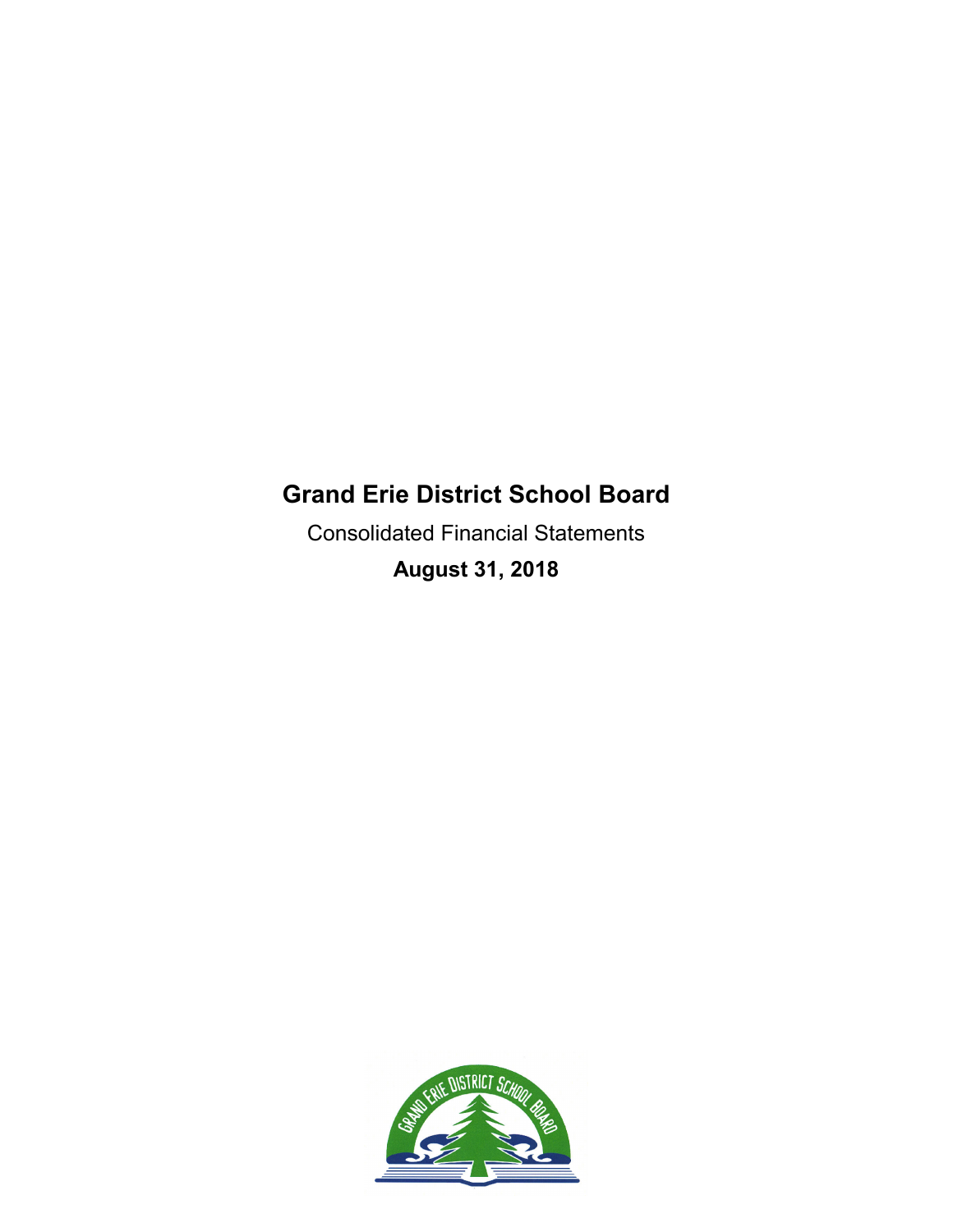# **Grand Erie District School Board Index to Consolidated Financial Statements August 31, 2018**

Page MANAGEMENT'S RESPONSIBILITY FOR FINANCIAL REPORTING 2 INDEPENDENT AUDITORS' REPORT 3 - 4 CONSOLIDATED FINANCIAL STATEMENTS Consolidated Statement of Financial Position 5 Consolidated Statement of Operations 6 Consolidated Statement of Cash Flow 7 Consolidated Statement of Change in Net Debt 8 8 Notes to Consolidated Financial Statements 9 - 25

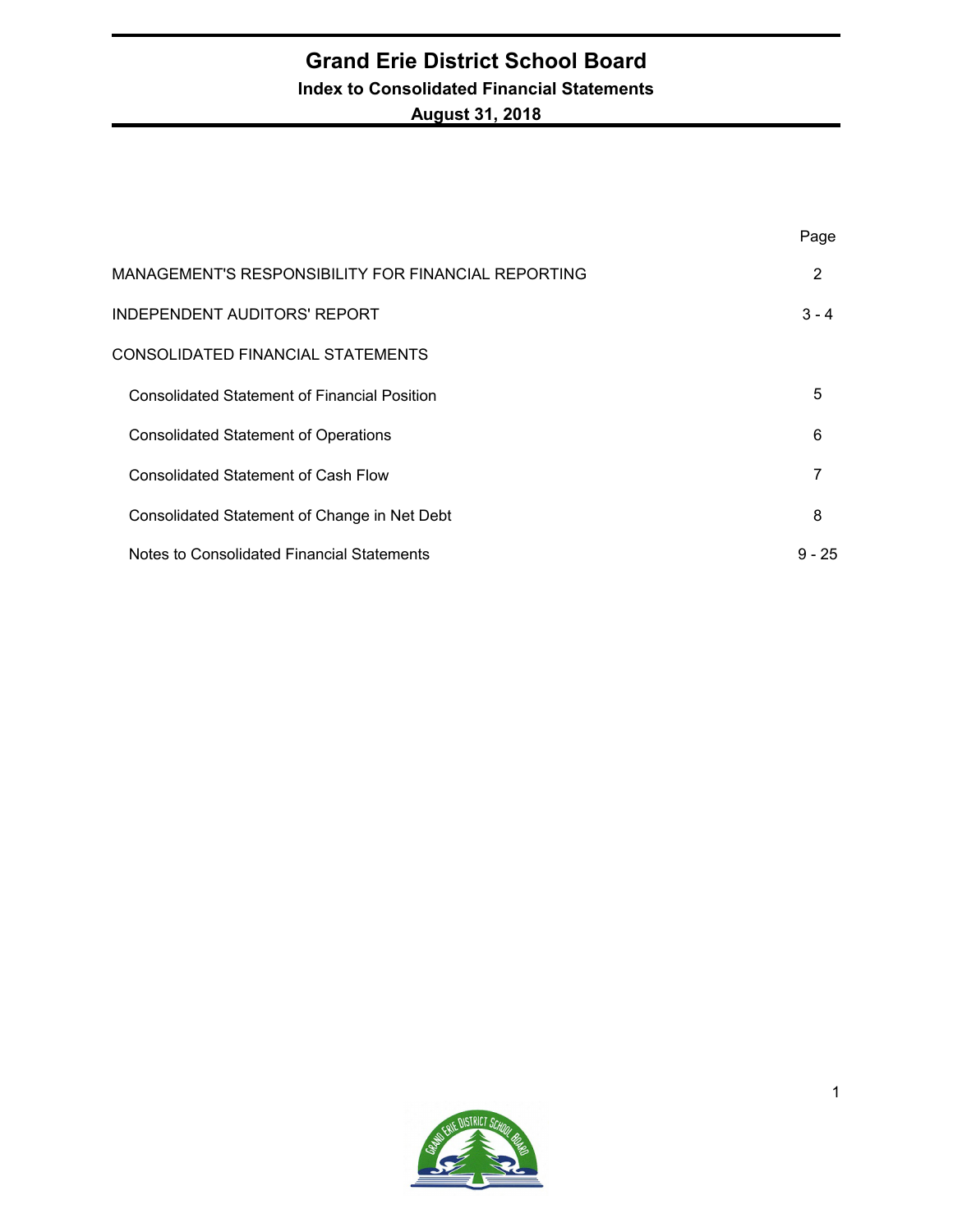# **MANAGEMENT'S RESPONSIBILITY FOR FINANCIAL REPORTING**

The accompanying consolidated financial statements for the Grand Erie District School Board (Board) are the responsibility of the Board's management and have been prepared in accordance with the Financial Administration Act, supplemented by Ontario Ministry of Education memorandum 2004:B2 and Ontario Regulation 395/11 of the Financial Administration Act as described in Note 1 to the consolidated financial statements, except for the qualified opinion regarding the completeness of revenue with respect to the school fundraising activities.

The preparation of consolidated financial statements necessarily involves the use of estimates based on management's judgment, particularly when transactions affecting the current accounting period cannot be finalized with certainty until future periods.

Board management maintains a system of internal controls designed to provide reasonable assurance that assets are safeguarded, transactions are properly authorized and recorded in compliance with legislative and regulatory requirements and Board policies and reliable financial information is available on a timely basis for preparation of the consolidated financial statements. These systems are monitored and evaluated by management.

The Audit Committee of the Board meets with the external auditors to review the consolidated financial statements and discuss any significant financial reporting or internal control matters prior to the Board's approval of the consolidated financial statements.

The consolidated financial statements have been audited by Millard, Rouse and Rosebrugh LLP, independent external auditors appointed by the Board. The accompanying Independent Auditors' Report outlines their responsibilities, the scope of their examination and their opinion on the Board's consolidated financial statements.

Harster

Brenda Blancher, Director of Education

Rafal Wyszynski, Superintendent of **Business** 

Brantford, Ontario December 04, 2018

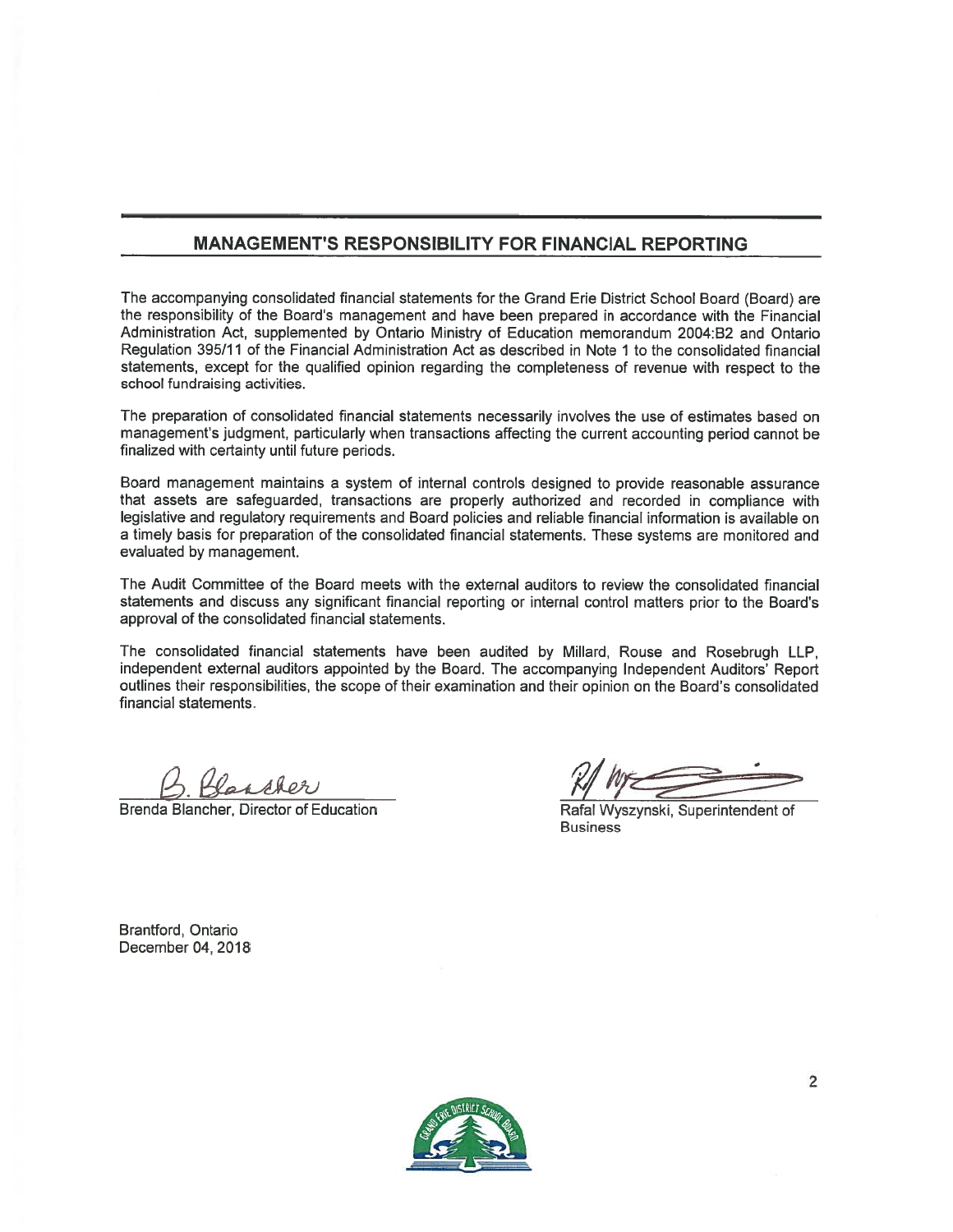# **INDEPENDENT AUDITORS' REPORT**

To the Board of Trustees of Grand Erie District School Board

We have audited the accompanying consolidated financial statements of Grand Erie District School Board, which comprise the consolidated statement of financial position as at August 31, 2018 and the consolidated statements of operations, changes in net debt and cash flow for the year then ended, and a summary of significant accounting policies and other explanatory information.

#### *Management's Responsibility for the Consolidated Financial Statements*

Management is responsible for the preparation of these consolidated financial statements in accordance with the basis of accounting described in Note 1 to the consolidated financial statements, and for such internal control as management determines is necessary to enable the preparation of consolidated financial statements that are free from material misstatement, whether due to fraud or error.

#### *Auditors' Responsibility*

Our responsibility is to express an opinion on these consolidated financial statements based on our audit. We conducted our audit in accordance with Canadian generally accepted auditing standards. Those standards require that we comply with ethical requirements and plan and perform the audit to obtain reasonable assurance about whether the consolidated financial statements are free from material misstatement.

An audit involves performing procedures to obtain audit evidence about the amounts and disclosures in the consolidated financial statements. The procedures selected depend on the auditor's judgment, including the assessment of the risks of material misstatement of the consolidated financial statements, whether due to fraud or error. In making those risk assessments, the auditor considers internal control relevant to the entity's preparation of the consolidated financial statements in order to design audit procedures that are appropriate in the circumstances, but not for the purpose of expressing an opinion on the effectiveness of the entity's internal control. An audit also includes evaluating the appropriateness of accounting policies used and the reasonableness of accounting estimates made by management, as well as evaluating the overall presentation of the consolidated financial statements.

We believe that the audit evidence we have obtained is sufficient and appropriate to provide a basis for our qualified audit opinion.

#### *Basis for Qualified Opinion*

In common with many school boards, individual schools derive revenue from school fundraising activities, the completeness of which is not susceptible to satisfactory audit verification. Accordingly, our verification of these revenues was limited to the amounts recorded in the records of the individual schools and we were not able to determine whether any adjustments might be necessary to school fundraising revenue, annual surplus, and cash flows from operating activities for the year ended August 31, 2018, and financial assets as at August 31, 2018 and accumulated surplus as at September 1, 2017 and August 31, 2018. Our audit opinion on the financial statements for the year ended August 31, 2017 was modified accordingly, because of the possible effects of this scope limitation.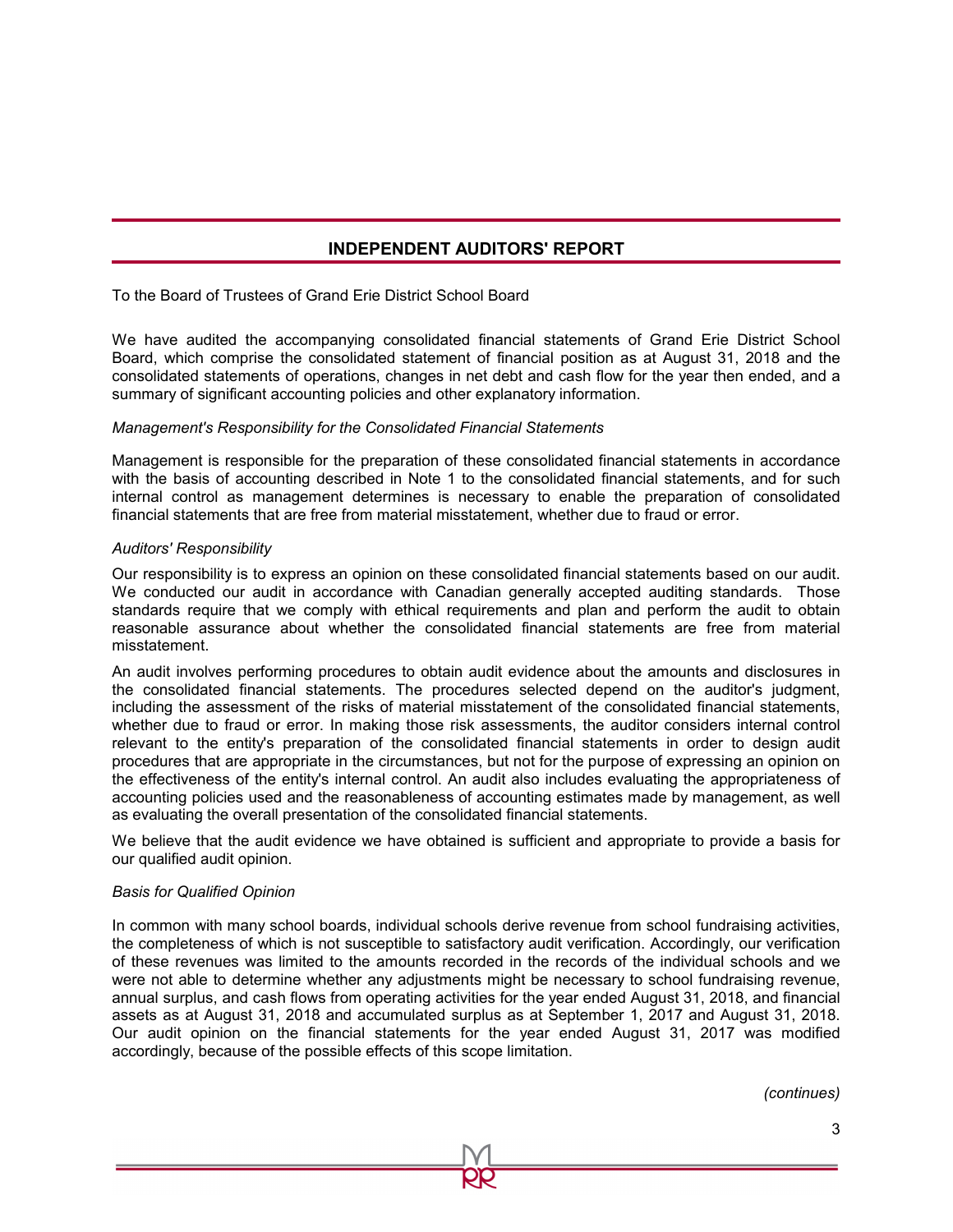Independent Auditors' Report to the Board of Trustees of Grand Erie District School Board *(continued)*

#### *Qualified Opinion*

In our opinion, except for the possible effects of the matter described in the Basis for Qualified Opinion paragraph, the consolidated financial statements of Grand Erie District School Board as at and for the year ended August 31, 2018, are prepared, in all material respects, in accordance with the basis of accounting described in Note 1 to the consolidated financial statements.

#### *Emphasis of Matter*

Without modifying our opinion, we draw attention to Note 1 to the consolidated financial statements, which describes the basis of accounting used in the preparation of these consolidated financial statements and the significant differences between such basis of accounting and Canadian Public Sector Accounting Standards.

Millard, Rouse - Rosebrugh LLP

December 4, 2018 Chartered Professional Accountants Licensed Public Accountants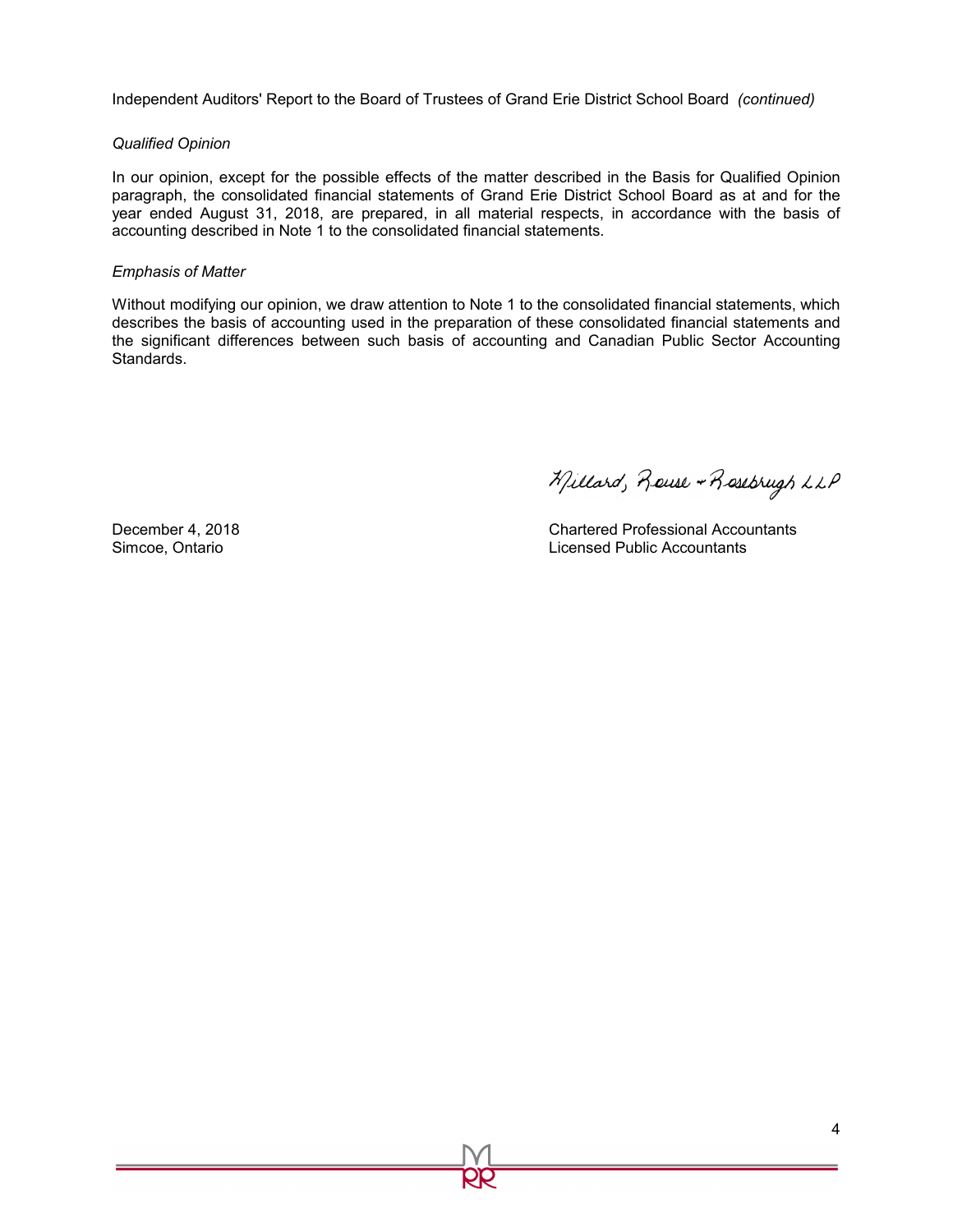# **Consolidated Statement of Financial Position**

As at August 31, 2018

|                                                         | 2018            | 2017             |
|---------------------------------------------------------|-----------------|------------------|
|                                                         |                 |                  |
| <b>Financial assets</b>                                 |                 |                  |
| Cash and cash equivalents                               | Ŝ.<br>4,849,520 | 3,901,633<br>S.  |
| Accounts receivable (Note 2)                            | 16,451,597      | 22,160,714       |
| Accounts receivable - Government of Ontario (Note 3)    | 92,146,894      | 88,836,445       |
| Assets held for sale (Note 4)                           | 476.997         |                  |
|                                                         | \$113,925,008   | \$114,898,792    |
| <b>Financial liabilities</b>                            |                 |                  |
| Temporary borrowing (Note 5)                            | \$15,047,274    | \$20,483,382     |
| Accounts payable and accrued liabilities (Note 6)       | 14,494,361      | 13,566,354       |
| Deferred revenue (Note 7)                               | 3,438,579       | 4,217,120        |
| Deferred capital contributions (Note 8)                 | 192,485,419     | 182,131,866      |
| Long term debt (Note 9)                                 | 83,273,045      | 87,274,136       |
| Retirement and other employee future benefits (Note 10) | 26,029,789      | 27,762,729       |
|                                                         |                 |                  |
|                                                         | 334,768,467     | 335,435,587      |
| Net debt                                                | (220,843,459)   | (220,536,795)    |
| <b>Non-financial assets</b>                             |                 |                  |
| Prepaid expenses                                        | 1,623,098       | 1,399,377        |
| Inventories of supplies                                 | 250,000         | 250,000          |
| Tangible capital assets (Note 11)                       | 212,208,143     | 205,300,219      |
|                                                         |                 |                  |
|                                                         | 214,081,241     | 206,949,596      |
| Accumulated surplus (deficit) (Note 13)                 | \$ (6,762,218)  | \$(13, 587, 199) |

ON BEHALF OF THE BOARD

derso Chair of the Board Vice-Chair of the Board

See accompanying notes

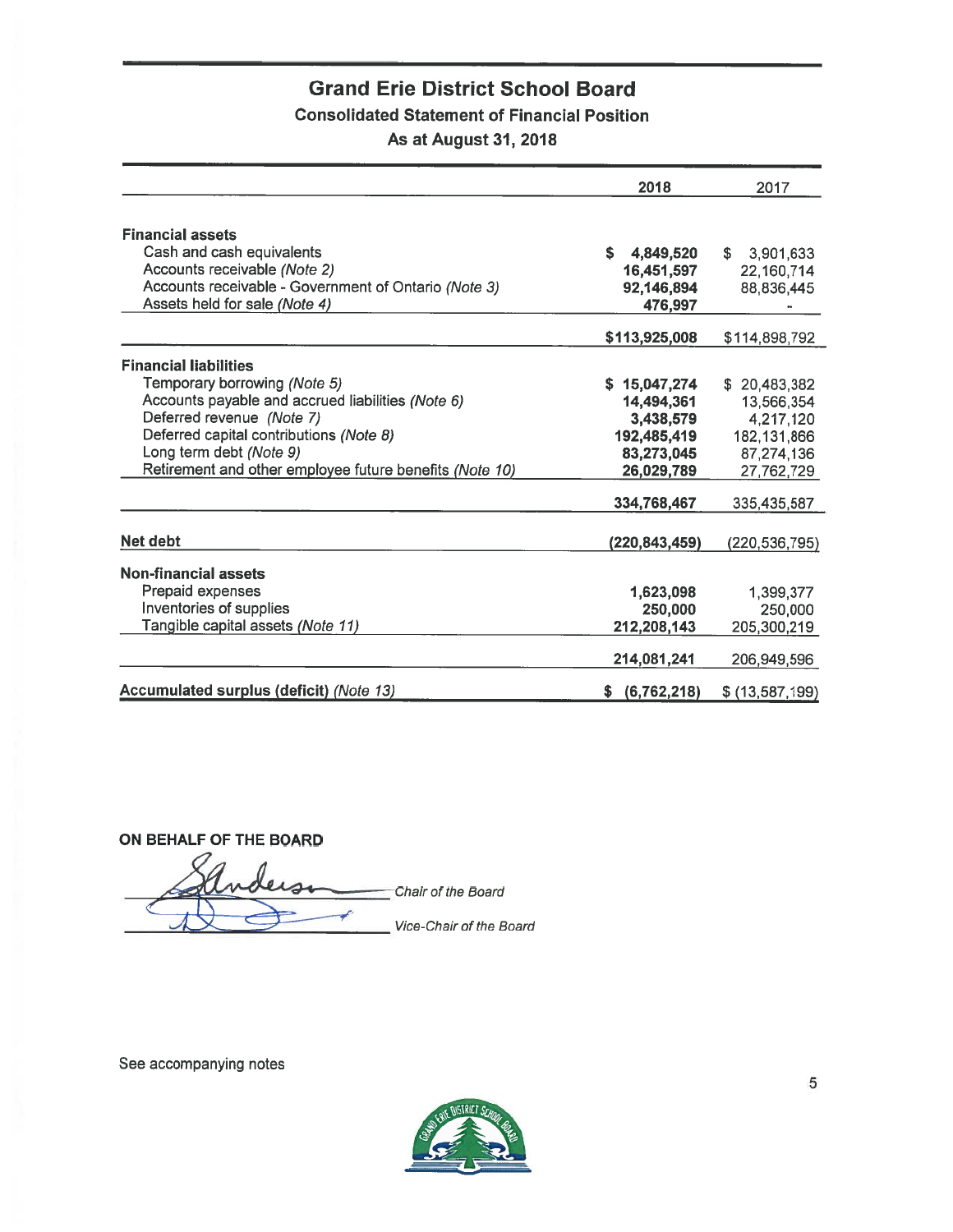**Consolidated Statement of Operations**

**Year ended August 31, 2018**

|                                              | 2018                   |                   |      |                |
|----------------------------------------------|------------------------|-------------------|------|----------------|
|                                              | <b>Budget</b>          | 2018              |      | 2017           |
|                                              |                        |                   |      |                |
| <b>REVENUE</b>                               |                        |                   |      |                |
| Provincial grants - grants for student needs | \$<br>308,193,211      | \$<br>308,410,230 | \$   | 296,231,047    |
| Provincial grants - other                    | 3,944,107              | 8,689,552         |      | 5,706,727      |
| Federal grants and fees                      | 7,531,474              | 7,659,190         |      | 7,584,972      |
| Other revenue - school boards                | 210,000                | 207,736           |      | 209,347        |
| Other fees and revenue                       | 1,107,553              | 2,908,559         |      | 2,351,798      |
| School fundraising                           | 7,041,840              | 7,958,953         |      | 7,812,296      |
|                                              | 328,028,185            | 335,834,220       |      | 319,896,187    |
|                                              |                        |                   |      |                |
|                                              |                        |                   |      |                |
| Expenses (Note 14)                           |                        |                   |      |                |
| Instruction                                  | 248,688,943            | 251,260,196       |      | 241,209,625    |
| Administration                               | 8,024,885              | 8,023,326         |      | 8,075,278      |
| Transportation                               | 11,996,662             | 11,908,870        |      | 11,350,019     |
| Pupil accommodation                          | 40,646,467             | 45, 195, 377      |      | 44,095,836     |
| Other                                        | 5,296,284              | 5,137,202         |      | 2,999,913      |
| School funded activities                     | 6,831,965              | 7,484,268         |      | 7,957,500      |
|                                              | 321,485,206            | 329,009,239       |      | 315,688,171    |
| <b>ANNUAL SURPLUS</b>                        | 6,542,979              | 6,824,981         |      | 4,208,016      |
| Deficit - beginning of year                  | (11, 351, 847)         | (13,587,199)      |      | (17,795,215)   |
| <b>DEFICIT - END OF YEAR</b>                 | \$<br>$(4,808,868)$ \$ | (6, 762, 218)     | - \$ | (13, 587, 199) |

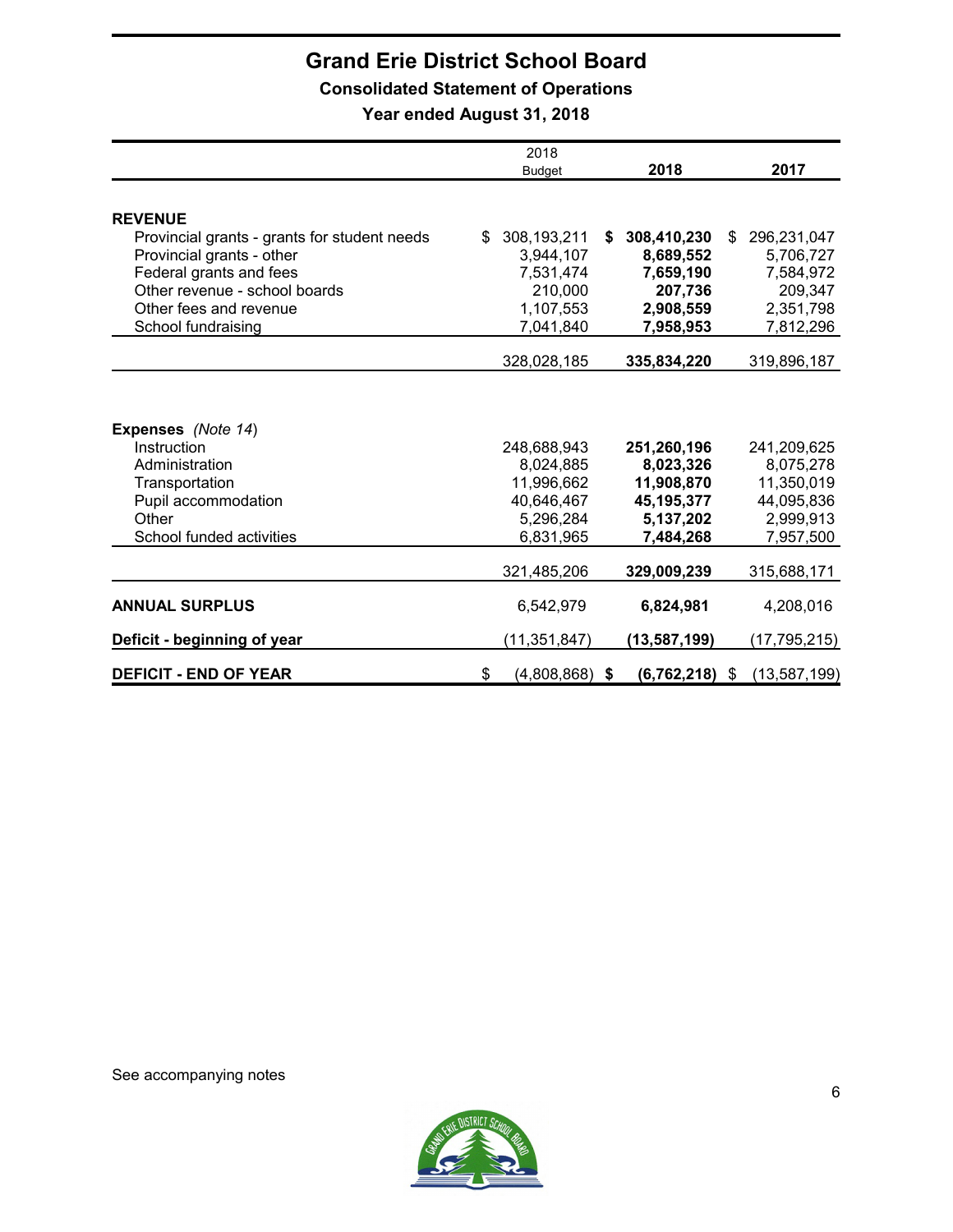# **Consolidated Statement of Cash Flow**

**Year ended August 31, 2018**

|                                                         | 2018            | 2017            |
|---------------------------------------------------------|-----------------|-----------------|
|                                                         |                 |                 |
| <b>OPERATING ACTIVITIES</b>                             |                 |                 |
| Annual surplus                                          | \$<br>6,824,981 | 4,208,016<br>\$ |
| Items not affecting cash:                               |                 |                 |
| Amortization of tangible capital assets                 | 15,917,097      | 15,312,409      |
| Revenue recognized from deferred capital contributions  | (15, 118, 136)  | (14, 164, 461)  |
| Gain on disposal of tangible capital assets             | (69, 189)       | (2,590,390)     |
|                                                         | 7,554,753       | 2,765,574       |
| Sources and (uses):                                     |                 |                 |
| Accounts receivable                                     | 5,709,117       | (6,066,712)     |
| Accounts payable and accrued liabilities                | 928,009         | (787, 255)      |
| Deferred revenue - operating                            | (157, 201)      | 301,723         |
| Retirement and other employee future benefits           | (1,732,940)     | (1,640,829)     |
| Prepaid expenses                                        | (223, 721)      | (828, 661)      |
|                                                         | 4,523,264       | (9,021,734)     |
|                                                         |                 |                 |
| Cash flow from (used by) operating activities           | 12,078,017      | (6, 256, 160)   |
| <b>INVESTING ACTIVITIES</b>                             |                 |                 |
| Proceeds on disposal of property and equipment          | 70,702          | 3,141,989       |
| Cash used to acquire tangible capital assets            | (23, 303, 531)  | (15, 523, 517)  |
|                                                         |                 |                 |
| Cash flow used by investing activities                  | (23, 232, 829)  | (12, 381, 528)  |
| <b>FINANCING ACTIVITIES</b>                             |                 |                 |
| Accounts receivable - Government of Ontario             | (3,310,449)     | 1,897,806       |
| Increase (decrease) in temporary borrowing              | (5,436,108)     | 2,218,912       |
| Increase (decrease) in deferred revenue - capital       | (621, 340)      | 3,244,037       |
| Additions to deferred capital contributions             | 25,471,689      | 14,987,289      |
| Debt repayments                                         | (4,001,093)     | (3,838,675)     |
|                                                         |                 |                 |
| Cash flow from financing activities                     | 12,102,699      | 18,509,369      |
| Net change in cash and cash equivalents during the year | 947,887         | (128, 319)      |
| Cash and cash equivalents - beginning of year           | 3,901,633       | 4,029,952       |
| CASH AND CASH EQUIVALENTS - END OF YEAR                 | 4,849,520<br>\$ | \$<br>3,901,633 |

See accompanying notes

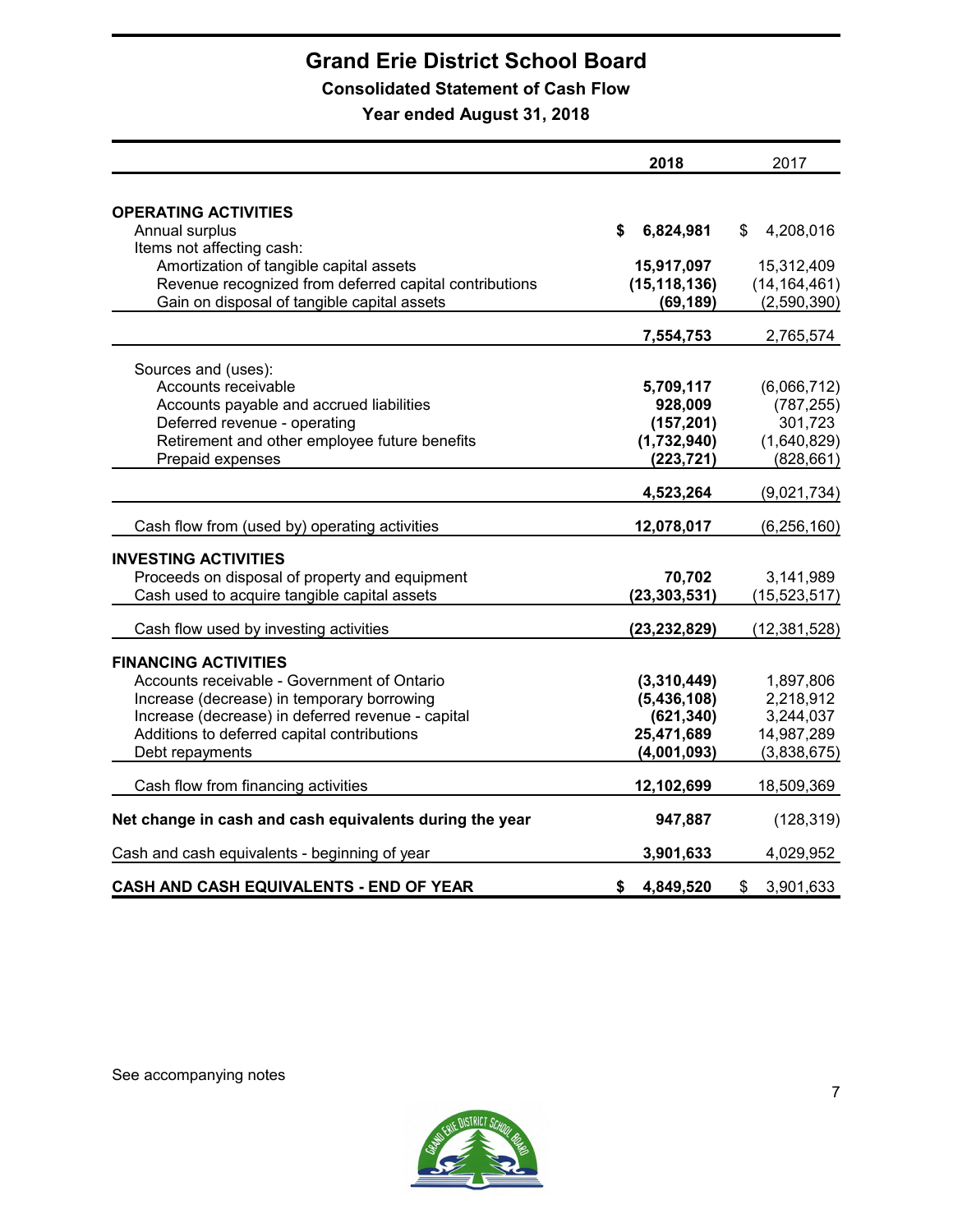# **Consolidated Statement of Change in Net Debt**

**Year ended August 31, 2018**

|                                                                                               | <b>Budget</b><br>2018                                 |    | 2018                         | 2017                         |
|-----------------------------------------------------------------------------------------------|-------------------------------------------------------|----|------------------------------|------------------------------|
|                                                                                               |                                                       |    |                              |                              |
| <b>Annual surplus</b>                                                                         | \$<br>6,542,979                                       | S. | 6,824,981                    | \$<br>4,208,016              |
| <b>TANGIBLE CAPITAL ASSET ACTIVITY</b>                                                        |                                                       |    |                              |                              |
| Acquisition of tangible capital assets<br>Amortization of tangible capital assets             | (34, 751, 501)<br>16,725,660                          |    | (23, 303, 531)<br>15,917,097 | (15, 523, 517)<br>15,312,409 |
| Proceeds on disposal of property and equipment<br>Gain on disposal of tangible capital assets |                                                       |    | 70,702<br>(69, 189)          | 3,141,989<br>(2,590,390)     |
| Transfer to assets held for sale                                                              |                                                       |    | 476,997                      |                              |
|                                                                                               | (18,025,841)                                          |    | (6,907,924)                  | 340,491                      |
|                                                                                               |                                                       |    |                              |                              |
| OTHER NON-FINANCIAL ASSET ACTIVITY                                                            |                                                       |    |                              |                              |
| Acquisition of prepaid expenses<br>Use of prepaid expenses                                    |                                                       |    | (1, 567, 428)<br>1,343,707   | (1,954,838)<br>1,126,177     |
|                                                                                               |                                                       |    | (223,721)                    | (828, 661)                   |
| (Decrease) increase in net debt                                                               | (11, 482, 862)                                        |    | (306, 664)                   | 3,719,846                    |
| Net debt at beginning of year                                                                 | (220, 536, 795)                                       |    | (220,536,795)                | (224, 256, 641)              |
| Net debt at end of year                                                                       | $$$ (232,019,657) $$$ (220,843,459) $$$ (220,536,795) |    |                              |                              |

See accompanying notes

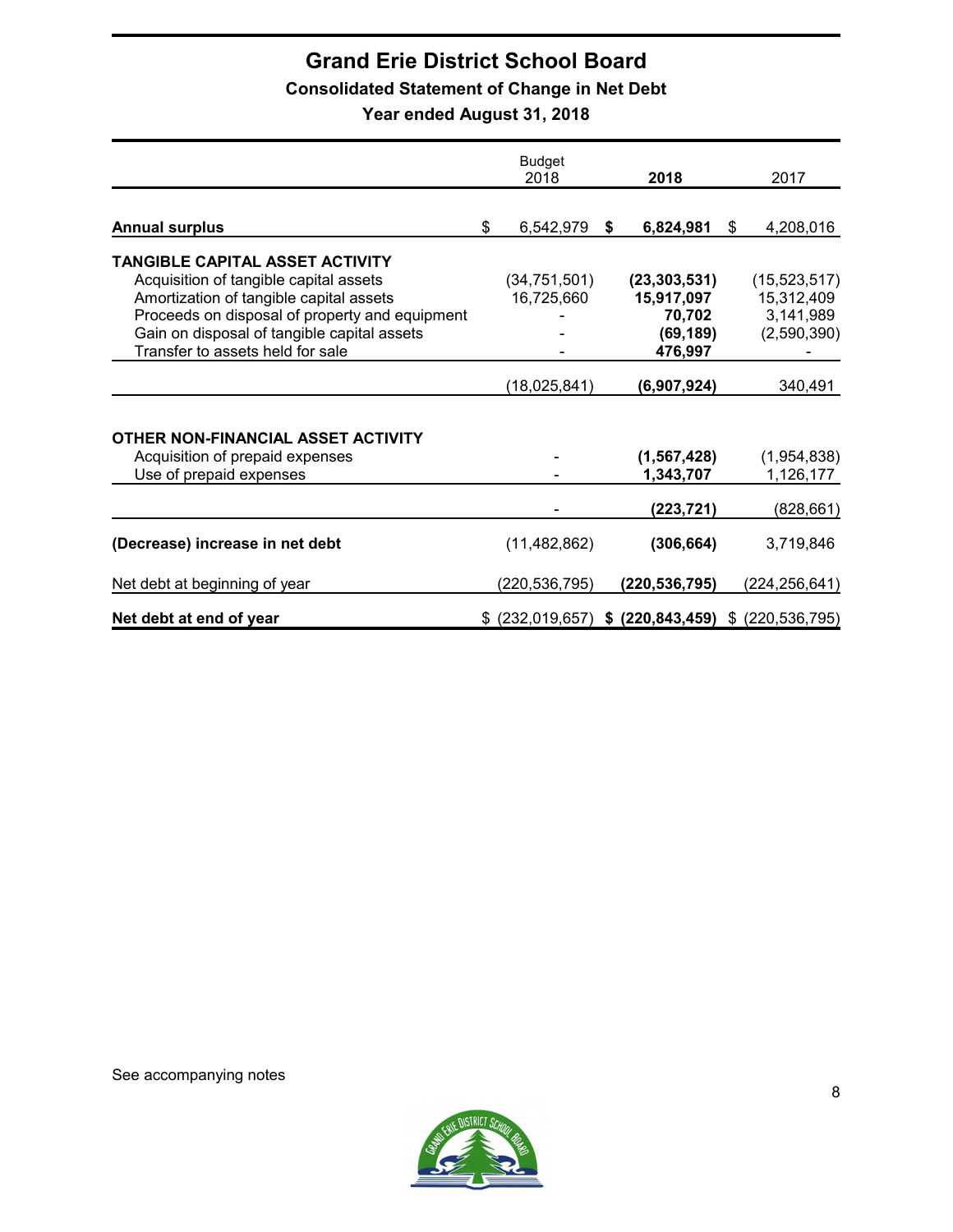# **1. SUMMARY OF SIGNIFICANT ACCOUNTING POLICIES**

The consolidated financial statements are prepared by management in accordance with the basis of accounting described below.

#### Basis of accounting

The consolidated financial statements have been prepared in accordance with the Financial Administration Act supplemented by Ontario Ministry of Education memorandum 2004:B2 and Ontario Regulation 395/11 of the Financial Administration Act.

The Financial Administration Act requires that the consolidated financial statements be prepared in accordance with the accounting principles determined by the relevant Ministry of the Province of Ontario. A directive was provided by the Ontario Ministry of Education within memorandum 2004:B2 requiring school boards to adopt Canadian Public Sector Accounting Standards commencing with their year ended August 31, 2004 and that changes may be required to the application of these standards as a result of regulation.

In 2011, the government passed Ontario Regulation 395/11 of the Financial Administration Act. The Regulation requires that contributions received or receivable for the acquisition or development of depreciable tangible capital assets and contributions of depreciable tangible capital assets for use in providing services, be recorded as deferred capital contributions and be recognized as revenue in the statement of operations over the periods during which the asset is used to provide service at the same rate that amortization is recognized in respect of the related asset. The regulation further requires that if the net book value of the depreciable tangible capital asset is reduced for any reason other than depreciation, a proportionate reduction of the deferred capital contribution along with a proportionate increase in the revenue be recognized. For Ontario school boards, these contributions include government transfers, externally restricted contributions and, historically, property tax revenue.

The accounting policy requirements under Regulation 395/11 are significantly different from the requirements of Canadian Public Sector Accounting Standards which requires that;

- government transfers, which do not contain a stipulation that creates a liability, be recognized as revenue by the recipient when approved by the transferor and the eligibility criteria have been met in accordance with public sector accounting standard PS3410;
- externally restricted contributions be recognized as revenue in the period in which the resources are used for the purpose or purposes specified in accordance with public sector accounting standard PS3100; and
- property taxation revenue be reported as revenue when received or receivable in accordance with public sector accounting standard PS3510.

As a result, revenue recognized in the statement of operations and certain related deferred revenues and deferred capital contributions would be recorded differently under Canadian Public Sector Accounting Standards.

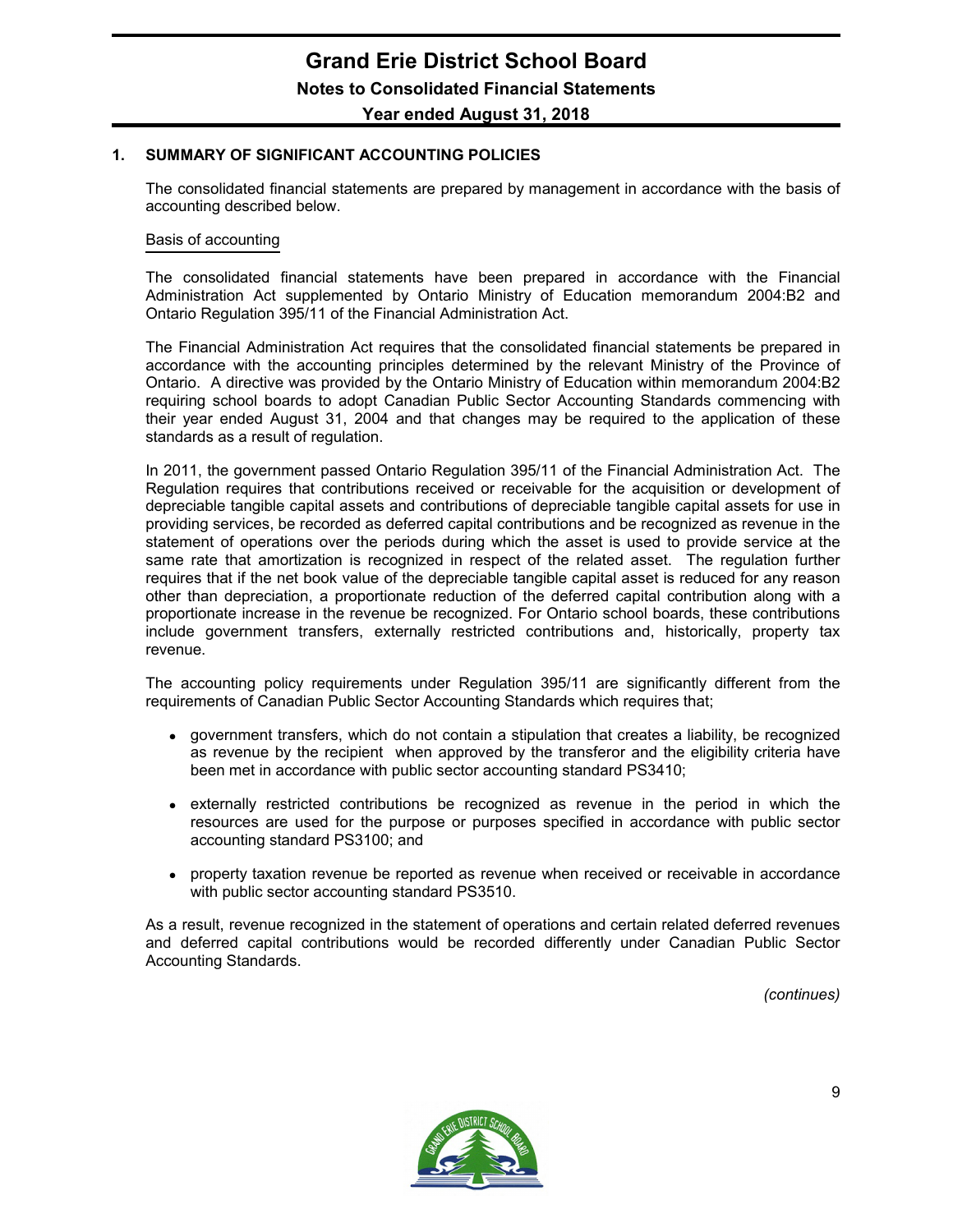#### Reporting entity

The consolidated financial statements reflect the assets, liabilities, revenues, and expenses of the reporting entity. The reporting entity is comprised of all organizations accountable for the administration of their financial affairs and resources to the Board and which are controlled by the Board.

School generated funds, which include the assets, liabilities, revenue and expenses of various organizations that exist at the school level and which are controlled by the Board are reflected in the consolidated financial statements.

Transportation consortium, which include the Board's pro-rata share of assets, liabilities, revenues and expenses of the consortium which are controlled unilaterally by the participating Boards are reflected in the consolidated financial statements.

#### Cash and cash equivalents

Cash and cash equivalents comprise of cash on hand, demand deposits and short term investments. Short term investments are highly liquid, subject to insignificant risk of changes in value and have a short maturity term of less than 90 days.

#### Deferred revenue

Certain amounts are received pursuant to legislation, regulation or agreement and may only be used in the conduct of certain programs or in the delivery of specific services and transactions. These amounts are recognized as revenue in the fiscal year the related expenditures are incurred or services performed.

#### Deferred capital contributions

Contributions received or receivable for the purpose of acquiring or developing a depreciable tangible capital asset for use in providing services, or any contributions in the form of depreciable tangible assets received or receivable for use in providing services, shall be recognized as deferred capital contributions as defined in Ontario Regulation 395/11 of the Financial Administration Act. These amounts are recognized as revenue at the same rate as the related tangible capital asset is amortized. The following items fall under this category:

- Government transfers received or receivable for capital purpose
- Other restricted contributions received or receivable for capital purpose
- Property taxation revenues which were historically used to fund capital assets

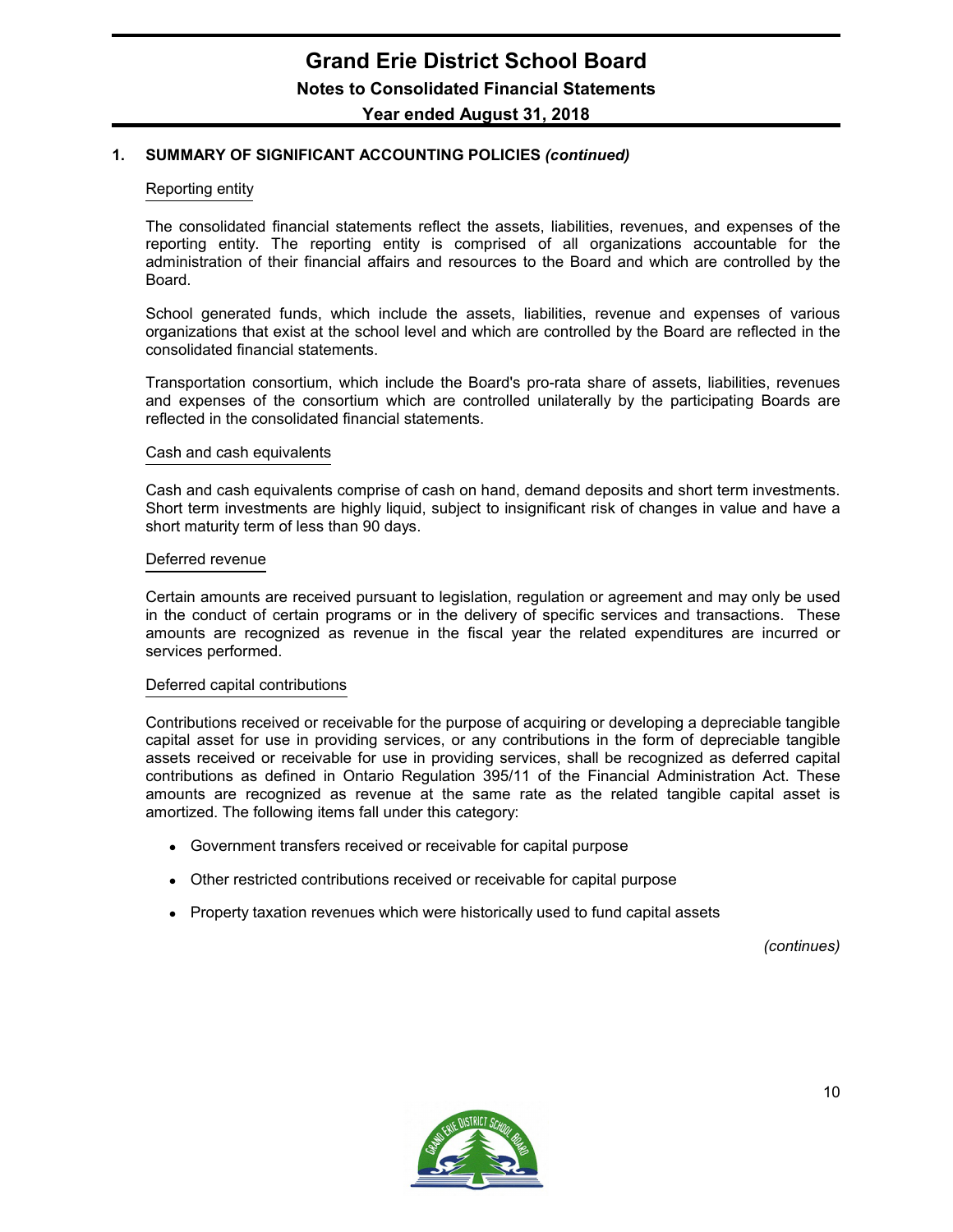#### Retirement and other employee future benefits

The Board provides defined retirement and other future benefits to specified employee groups. These benefits include pension, life insurance, and health care benefits, dental benefits, retirement gratuity, worker's compensation and long-term disability benefits (long-term disability is available, however premiums are paid by employees).

As part of ratified labour collective agreements for unionized employees that bargain centrally and ratified central discussions with the principals and vice principals associations, the following Employee Life and Health Trusts (ELHTs) were established in 2016-17, ETFO and OSSTF. The following were established in 2017-18, CUPE and ONE-T for non-unionized employees including principals and vice-principals.

The ELHTs provide health, life and dental benefits to teachers (excluding daily occasional teachers), education workers (excluding casual and temporary staff), other school board staff and retired individuals up to August 31, 2019. These benefits are being provided through a joint governance structure between the bargaining/employee groups, school board trustees associations and the Government of Ontario. The Board is no longer responsible to provide certain benefits to ETFO, OSSTF and CUPE, Non-union including principals and vice-principals effective June 1, 2018.

Upon transition of the employee groups' health, dental and life benefit plans to the ELHT, school boards are required to remit a negotiated amount per full-time equivalency (FTE) on a monthly basis. Funding for the ELHTs is based on the existing benefits funding embedded within the Grants for Student Needs (GSN), additional ministry funding in the form of a Crown contribution as well as Stabilization Adjustment.

Depending on prior arrangements and employee group, the Board provides health, dental and life insurance benefits for retired individuals for all groups and continues to have a liability for payment of benefits for those who are on long-term disability and for some retirees who are retired under these plans.

The Board has adopted the following policies with respect to accounting for these employee benefits:

(a) The costs of self-insured retirement and other employee future benefit plans are actuarially determined using management's best estimate of salary escalation, accumulated sick days at retirement, insurance and health care cost trends, disability recovery rates, long-term inflation rates and discount rates.

The cost of retirement gratuities are actuarially determined using the employee's salary, banked sick days and years of service as at August 31, 2012 and management's best estimate of discount rates. Any actuarial gains and losses arising from changes to the discount rate are amortized over the expected average remaining service life of the employee group.

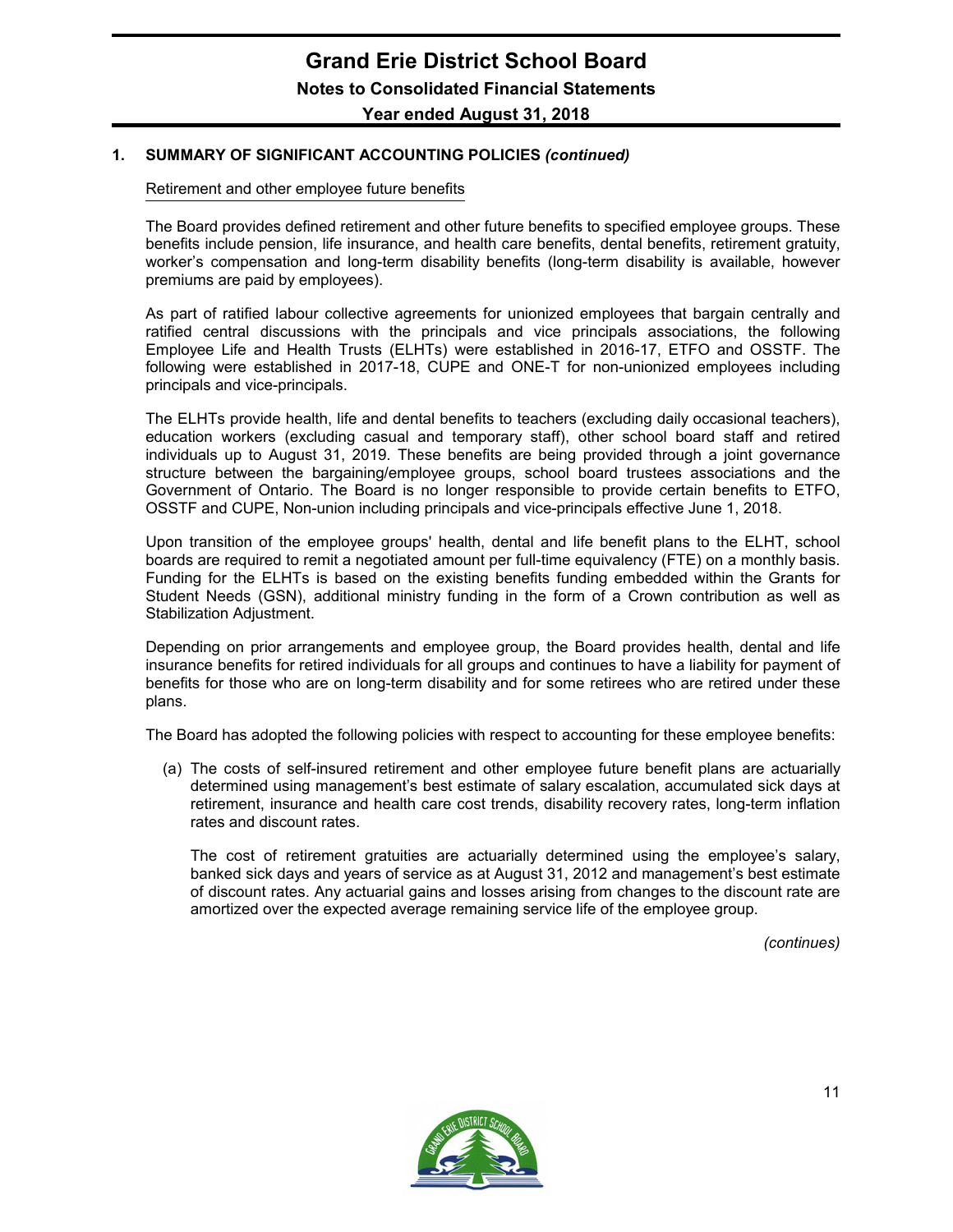For self-insured retirement and other employee future benefits that vest or accumulate over the periods of service provided by employees, such as life insurance and health care benefits for retirees, the cost is actuarially determined using the projected benefits method pro-rated on service. Under this method, the benefit costs are recognized over the expected average service life of the employee group.

For those self-insured benefit obligations that arise from specific events that occur from time to time, such as obligations for worker's compensation, long-term disability and life insurance and health care benefits for those on disability leave, the cost is recognized immediately in the period the events occur. Any actuarial gains and losses that are related to these benefits are recognized immediately in the period they arise.

- (b) The costs of multi-employer defined pension plan benefits, such as the Ontario Municipal Employees Retirement System pensions, are the employer's contributions due to the plan in the period;
- (c) The costs of insured benefits are the employer's portion of insurance premiums owed for coverage of employees during the period.

#### Trust funds

Trust funds and their related operations administered by the Board are not included in the consolidated financial statements as they are not controlled by the Board.

#### Government transfers

Government transfers, which include legislative grants, are recognized in the consolidated financial statements in the period in which the events giving rise to the transfer occur, providing the transfers are authorized, any eligibility criteria have been met and reasonable estimates of the amount can be made. If government transfers contain stipulations which give rise to a liability, they are deferred and recognized in revenue when the stipulations are met.

Government transfers for capital are deferred as required by Regulation 395/11, recorded as deferred capital contributions (DCC) and recognized as revenue in the consolidated statement of operations at the same rate and over the same periods as the asset is amortized.

#### Investment income

Investment income is reported as revenue in the period earned.

When required by the funding government or related Act, investment income earned on externally restricted funds such as pupil accommodation, education development charges and special education forms part of the respective deferred revenue balances.

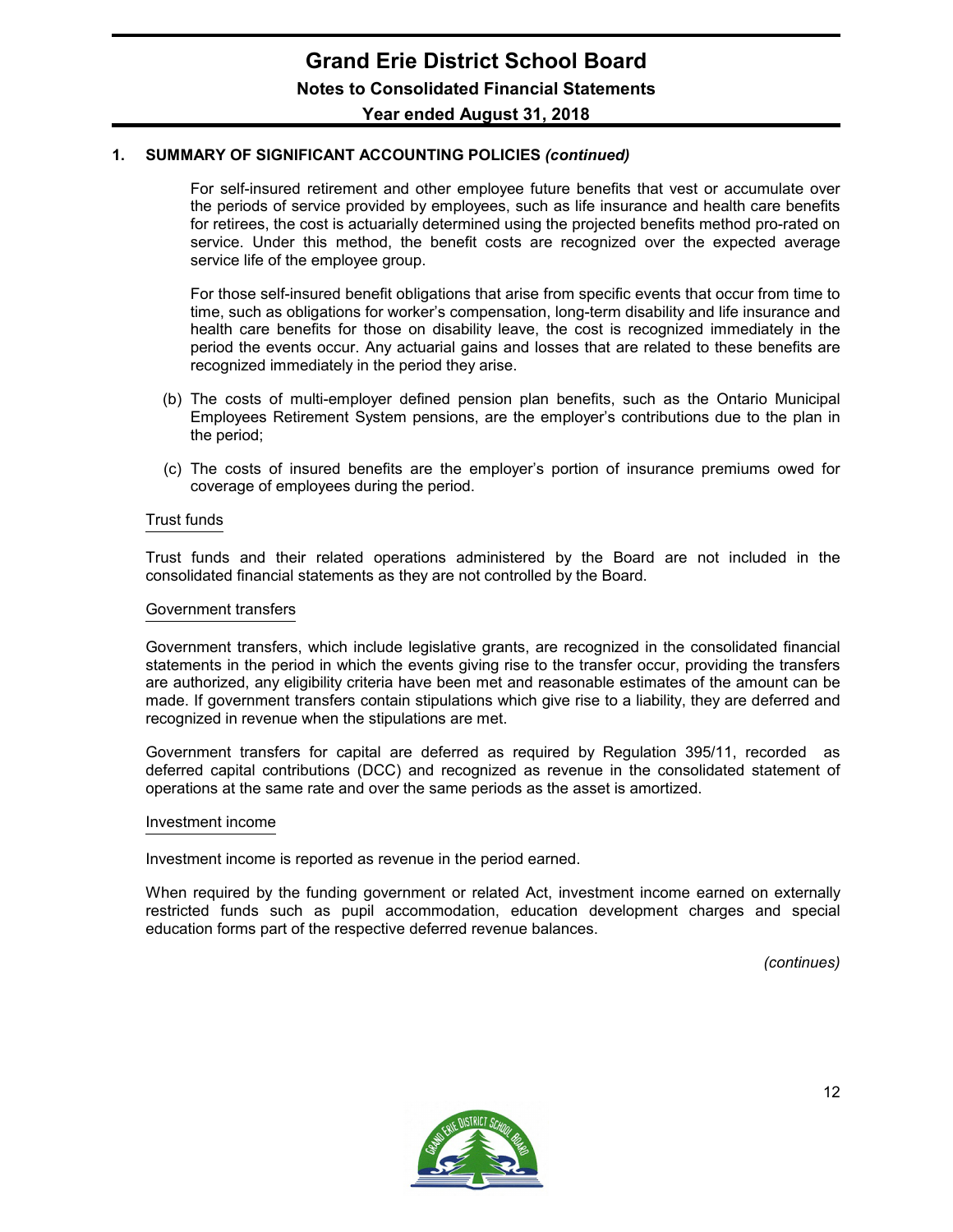#### Property tax revenue

Under public sector accounting standards, the entity that determines and sets the tax levy records the revenue in the financial statements, which in the case of the Board, is the Province of Ontario. As a result, property tax revenue received from the municipalities is recorded as part of provincial grants.

#### Tangible capital assets

Tangible capital assets are recorded at historical cost less accumulated amortization. Historical cost includes amounts that are directly attributable to acquisition, construction, development or betterment of the asset, as well as interest related to financing during construction. When historical cost records were not available, other methods were used to estimate the costs and accumulated amortization.

Leases which transfer substantially all of the benefits and risks incidental to ownership of property are accounted for as leased tangible capital assets. All other leases are accounted for as operating leases and the related payments are charged to expenses as incurred.

Tangible capital assets, except land, are amortized on a straight line basis over their estimated useful lives as follows:

| Land improvements with<br>finite lives | 15 years   |
|----------------------------------------|------------|
| <b>Buildings</b>                       | 40 years   |
| Portable structures                    | 20 years   |
| Furniture and equipment                | 5-15 years |
| Computer hardware                      | 5 years    |
| Computer software                      | 5 years    |
| Capital leased assets                  | 10 years   |
| Vehicles                               | 5 years    |

Assets under construction and assets that relate to pre-acquisition and pre-construction costs are not amortized until the asset is available for productive use.

Land permanently removed from service and held for resale is recorded at the lower of cost and net realizable value. Cost includes amounts for improvements to prepare the land for sale or servicing. Buildings permanently removed from service and held for resale cease to be amortized and are recorded at the lower of carrying value and estimated net realizable value. Tangible capital assets which meet the criteria for financial assets are reclassified as "assets held for sale" on the Consolidated Statement of Financial Position.

Works of art and cultural and historic assets are not recorded as assets in these consolidated financial statements.

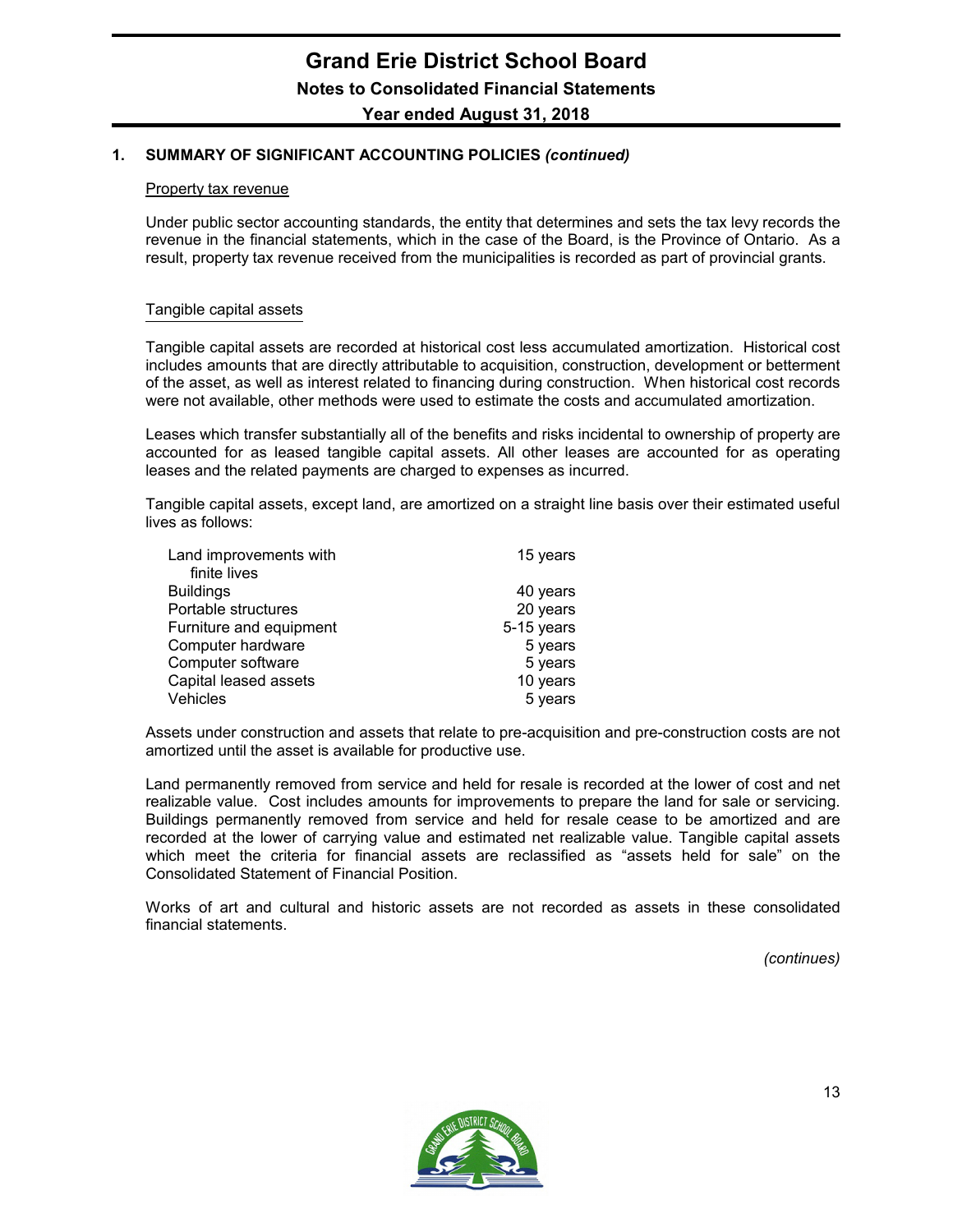# Budget figures

Budget figures have been provided for comparison purposes and have been derived from the budget approved by the Trustees. The budget approved by the Trustees is developed in accordance with the provincially mandated funding model for school boards and is used to manage program spending within the guidelines of the funding model.

#### Use of estimates

The preparation of consolidated financial statements in conformity with the basis of accounting described earlier in this note requires management to make estimates and assumptions that affect the reported amounts of assets and liabilities and disclosure of contingent assets and liabilities at the date of the consolidated financial statements, and the reported amounts of revenues and expenses during the year. Actual results could differ from these estimates.

#### **2. ACCOUNTS RECEIVABLE**

|                       | 2018            | 2017         |
|-----------------------|-----------------|--------------|
|                       |                 |              |
| <b>Municipalities</b> | 9,284,455<br>S. | 8,467,030    |
| Province of Ontario   | 539,523         | 235,442      |
| Government of Canada  | 3,621,583       | 10,693,292   |
| Other school boards   | 935,101         | 503,320      |
| Other                 | 2,070,935       | 2,261,630    |
|                       |                 |              |
|                       | \$16,451,597    | \$22,160,714 |

#### **3. ACCOUNTS RECEIVABLE - GOVERNMENT OF ONTARIO**

The Province of Ontario replaced variable capital funding with a one-time debt support grant in 2009- 10. The Grand Erie District School Board received a one-time grant that recognizes capital debt as of August 31, 2010 that is supported by the existing capital programs. The Board receives this grant in cash over the remaining term of the existing capital debt instruments. The Board may also receive yearly capital grants to support capital programs which would be reflected in this account receivable.

The Board has an account receivable from the Province of Ontario of \$92,146,894 as at August 31, 2018, (2017 - \$88,836,445) with respect to capital grants.

#### **4. ASSETS HELD FOR SALE**

As of August 31, 2018, \$476,997 related to a building was recorded as assets held for sale. During the year net proceeds of \$70,702 were received on land that was sold, resulting in a net gain of \$69,189.

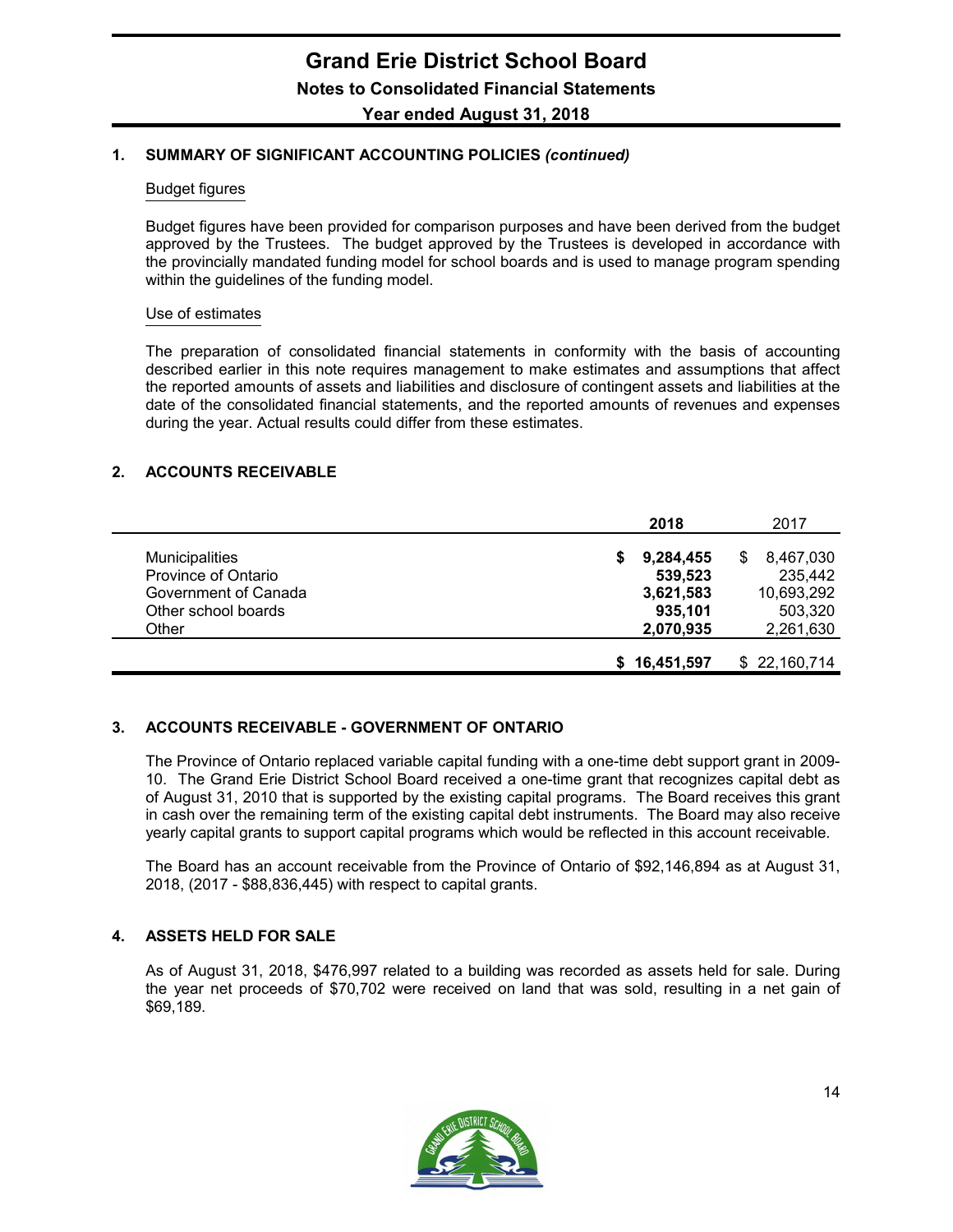## **5. TEMPORARY BORROWING**

Temporary borrowing is comprised of bank overdraft and short term bank loans as follows:

|                                        | 2018                         | 2017                                     |
|----------------------------------------|------------------------------|------------------------------------------|
| Bank overdraft<br>Bankers' acceptances | 7,647,274<br>S.<br>7,400,000 | \$20,483,382<br>$\overline{\phantom{0}}$ |
|                                        | \$15,047,274                 | \$20,483,382                             |

The organization has credit facility agreement consisting of revolving demand term facility with a limit of \$35,000,000 and additional credit facility agreements by way of bankers' acceptance or loans with a limit of \$11,500,000. The bank overdraft bears interest at prime minus 0.75%. The bankers' acceptances bear interest at the banker's prime minus 0.75%, plus an acceptance fee of 0.75%.

#### **6. ACCOUNTS PAYABLE AND ACCRUED LIABILITIES**

|                                              | 2018                    | 2017                    |
|----------------------------------------------|-------------------------|-------------------------|
| Trade<br>Teachers wage deferral plan payable | \$14,169,709<br>324,652 | \$13,168,362<br>397,992 |
|                                              | \$14,494,361            | \$13,566,354            |

#### **7. DEFERRED REVENUE**

Revenues received and that have been set aside for specific purposes by legislation, regulation or agreement are included in deferred revenue. Deferred revenue for specific purposes by legislation, regulation or agreement as at August 31, 2018 is comprised of:

|                       | Balance as at<br>August 31,<br>2017 |    | Revenue<br>received and<br>interest<br>earned | Revenue<br>recognized in<br>the period |   | Transfer to<br>deferred<br>capital<br>contributions |    | <b>Balance as at</b><br>August 31,<br>2018 |
|-----------------------|-------------------------------------|----|-----------------------------------------------|----------------------------------------|---|-----------------------------------------------------|----|--------------------------------------------|
| Provincial -          |                                     |    |                                               |                                        |   |                                                     |    |                                            |
| operating             | \$<br>501.118                       |    | \$45,848,232                                  | \$ (46,019,092) \$                     |   |                                                     | \$ | 330,258                                    |
| Third Party -         |                                     |    |                                               |                                        |   |                                                     |    |                                            |
| operating             | 43,232                              |    | 646,630                                       | (632, 971)                             |   |                                                     |    | 56,891                                     |
| Provincial - capital  | 530,781                             |    | 17,338,445                                    | (13, 376, 376)                         |   | (2,935,210)                                         |    | 1,557,640                                  |
| Third party - capital | 3,141,989                           |    | 678,819                                       |                                        |   | (2,327,018)                                         |    | 1,493,790                                  |
|                       | \$<br>4,217,120                     | S. | 64,512,126                                    | \$ (60,028,439)                        | S | (5,262,228)                                         | S  | 3,438,579                                  |

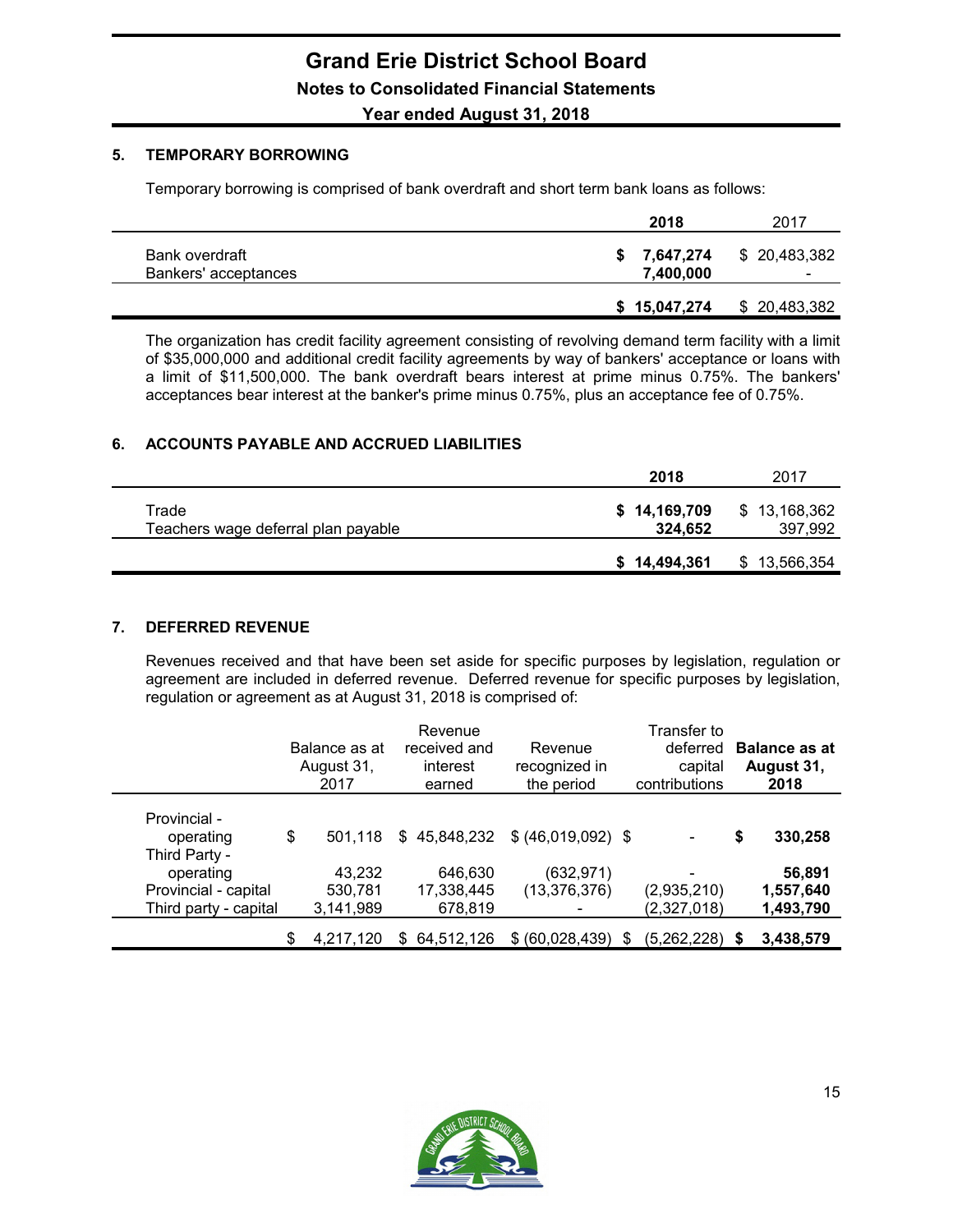# **8. DEFERRED CAPITAL CONTRIBUTIONS**

Deferred capital contributions include grants and contributions received that are used for the acquisition of tangible capital assets in accordance with regulation 395/11 that have been expended by year end. The contributions are amortized into revenue over the life of the asset acquired.

| 2018           | 2017           |
|----------------|----------------|
| \$182,131,866  | \$181,309,038  |
| 25,948,686     | 15,523,517     |
| (15, 118, 136) | (14, 164, 461) |
| (476, 997)     | (536, 228)     |
| \$192,485,419  | \$182,131,866  |
|                |                |

# **9. LONG TERM DEBT**

|                                                                                                                                                                                                                      | 2018            | 2017            |
|----------------------------------------------------------------------------------------------------------------------------------------------------------------------------------------------------------------------|-----------------|-----------------|
| Demand loan payable to Royal Bank of Canada, bearing<br>interest at 3.31%, repayable in blended monthly principal and<br>interest payments of \$22,073, due January 10, 2025.                                        | \$<br>1,513,769 | \$<br>1,724,724 |
| Demand loan payable to Royal Bank of Canada, bearing<br>interest at 3.18%, repayable in blended monthly principal and<br>interest payments of \$22,042, due July 8, 2025.                                            | 1,640,231       | 1,848,952       |
| Demand loan payable to Royal Bank of Canada, bearing<br>interest at 3.39%, repayable in blended monthly principal and<br>interest payment of \$22,390, due December 23, 2025.                                        | 1,742,361       | 1,948,164       |
| Loan payable to Royal Bank of Canada, bearing interest at<br>2.64%, repayable in the following blended monthly principal<br>and interest payments of \$17,882, due June 24, 2019.                                    | 176,775         | 383,722         |
| Ontario Finance Authority Debenture for Good Places to<br>Learn expenditures, bearing interest at 4.76%, repayable in<br>blended semi-annual principal and interest payments of<br>\$529,236, due November 15, 2029. | 9,290,149       | 9,884,900       |
| Ontario Finance Authority Debenture for Good Places to<br>Learn expenditures, bearing interest at 4.56%, repayable in<br>blended semi-annual principal and interest payments of<br>\$399,470, due November 15, 2031. | 7,988,270       | 8,408,519       |
|                                                                                                                                                                                                                      |                 |                 |
|                                                                                                                                                                                                                      |                 | (continues)     |

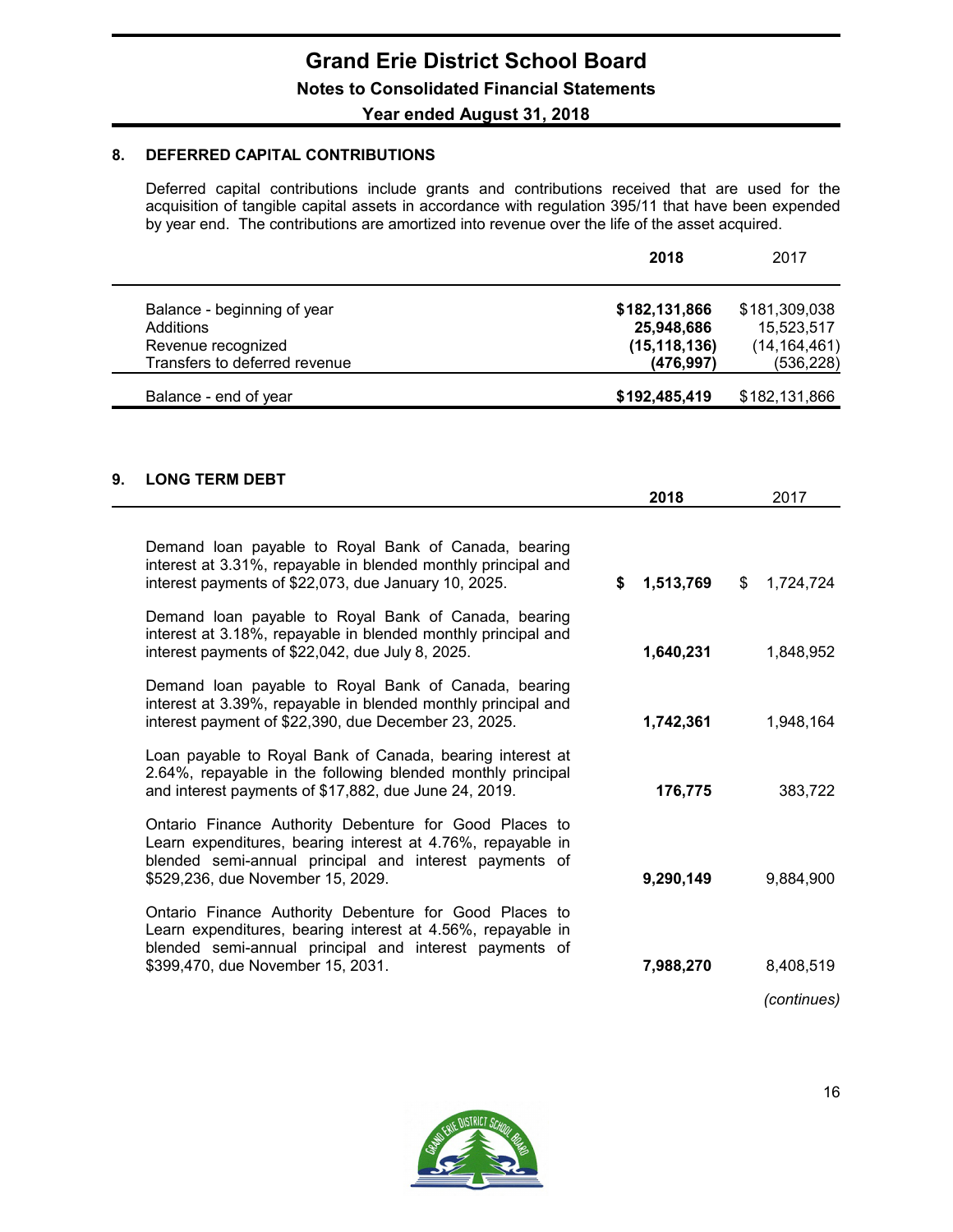# **Grand Erie District School Board Notes to Consolidated Financial Statements**

**Year ended August 31, 2018**

#### **9. LONG TERM DEBT** *(continued)*

|                                                                                                                                                                                                                                                                             | 2018         | 2017         |
|-----------------------------------------------------------------------------------------------------------------------------------------------------------------------------------------------------------------------------------------------------------------------------|--------------|--------------|
| Ontario Finance Authority Debenture for Good Places to<br>Learn expenditures, bearing interest at 4.9%, repayable in<br>blended semi-annual principal and interest payments of<br>\$331,482, due March 3, 2033.                                                             | 6,919,503    | 7,231,884    |
| Ontario Finance Authority Debenture for Good Places to<br>Learn expenditures, bearing interest at 5.23%, repayable in<br>blended semi-annual principal and interest payments of<br>\$659,390, due April 13, 2035.                                                           | 14,680,313   | 15,210,136   |
| Ontario Finance Authority Debenture for Good Places to<br>Learn expenditures, bearing interest at 4.83%, repayable in<br>blended semi-annual principal and interest payments of<br>\$129,343, due March 11, 2036.                                                           | 3,067,119    | 3,173,694    |
| Ontario Finance Authority Debenture for Good Places to<br>Prohibitive To Repair and Capital<br>Learn.<br>Priorities<br>expenditures, bearing interest at 3.799%, repayable in<br>blended semi-annual principal and interest payments of<br>\$1,290,173, due March 19, 2038. | 35,729,866   | 36,918,851   |
| Ontario Finance Authority Debenture for Good Places to<br>Prohibitive To Repair and Capital<br>Learn.<br>Priorities<br>expenditures, bearing interest at 4.003% repayable in<br>blended semi-annual principal and interest payments of<br>\$18,692, due March 11, 2039.     | 524,689      | 540,590      |
|                                                                                                                                                                                                                                                                             | \$83,273,045 | \$87,274,136 |

Principal repayment terms are approximately:

| 2019       | 4,134,930    |
|------------|--------------|
| 2020       | 4,129,425    |
| 2021       | 4,308,260    |
| 2022       | 4,495,020    |
| 2023       | 4,690,090    |
| Thereafter | 61,515,320   |
|            | \$83,273,045 |

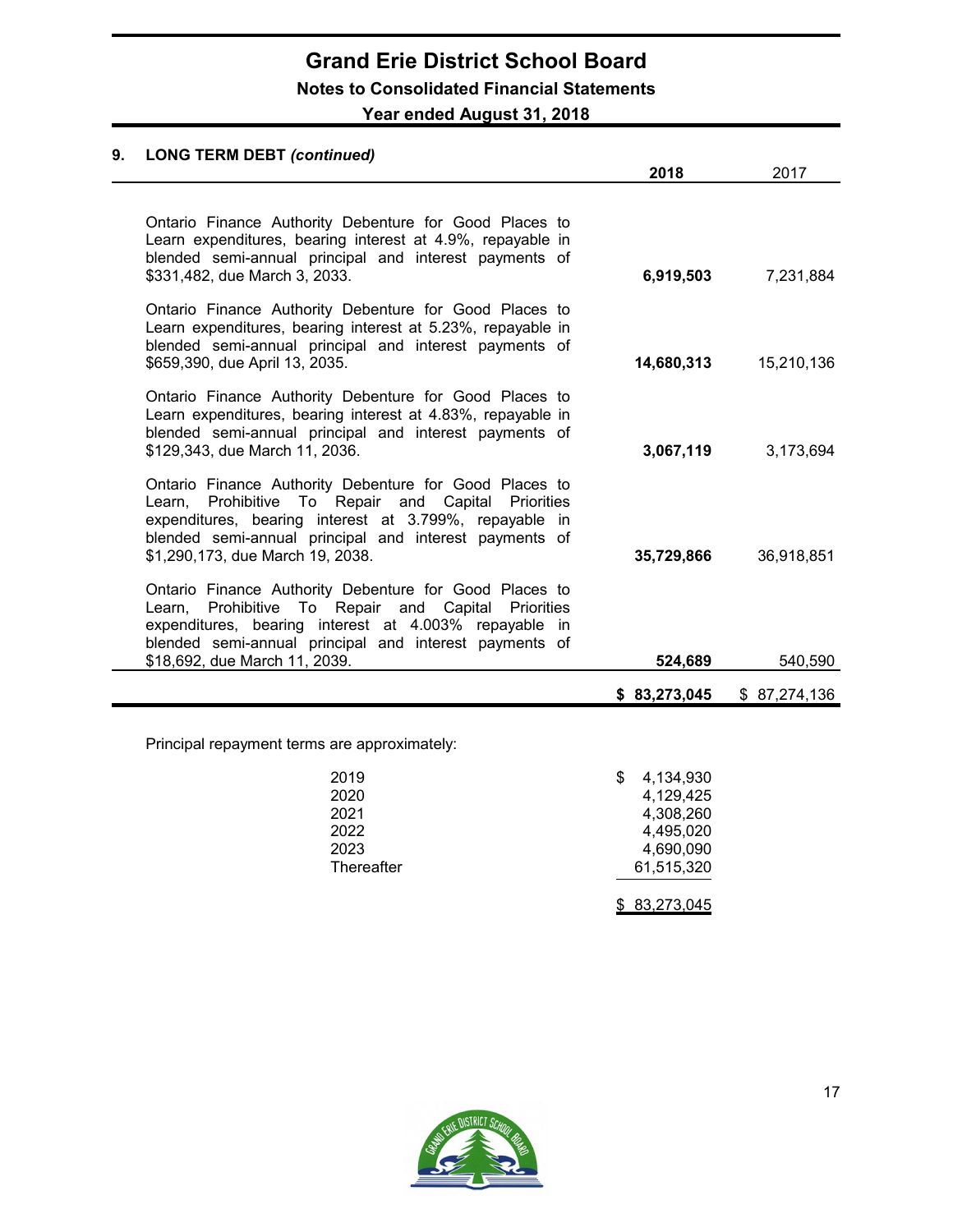# **10. RETIREMENT AND OTHER EMPLOYEE FUTURE BENEFITS**

Retirement and other employee future benefit liabilities:

|                                                        | 2018            | 2017            |
|--------------------------------------------------------|-----------------|-----------------|
| Accrued employee future benefit obligations            |                 |                 |
| Retirement gratuity plan                               | \$21,644,056    | \$23,037,281    |
| Retirement life insurance and health care benefits     | 1,158,852       | 1,307,938       |
| Workplace Safety and Insurance Board obligations       | 3,046,830       | 3,243,441       |
| Sick leave top-up benefits                             | 180,051         | 174,069         |
|                                                        |                 |                 |
| Total employee future benefit liability at August 31   | 26,029,789      | 27,762,729      |
|                                                        |                 |                 |
| Retirement and other employee future benefit expenses: |                 |                 |
| <b>Current year benefit cost</b>                       |                 |                 |
| Sick leave top-up benefits                             | 180,051         | 174,069         |
| Workplace Safety and Insurance Board obligations       | 271,729         | 516,657         |
|                                                        | 451,780         | 690,726         |
|                                                        |                 |                 |
| Interest on accrued benefit obligation                 |                 |                 |
| Retirement gratuity plan                               | 576,762         | 511,361         |
| Retirement life insurance and health care benefits     | 31,661          | 29,650          |
| Workplace Safety and Insurance Board obligations       | 79,191          | 64,956          |
|                                                        | 687,614         | 605,967         |
|                                                        |                 |                 |
| Recognition of unamortized actuarial (gain) loss       |                 |                 |
| Retirement gratuity plan                               | 87,201          | 186,778         |
| Retirement life insurance and health care benefits     | (48, 141)       | (77, 819)       |
| Sick leave top-up benefits                             | (4, 771)        | 58,952          |
|                                                        | 34,289          | 167,911         |
| Total employee future benefit expenses                 | \$<br>1,173,683 | \$<br>1,464,604 |

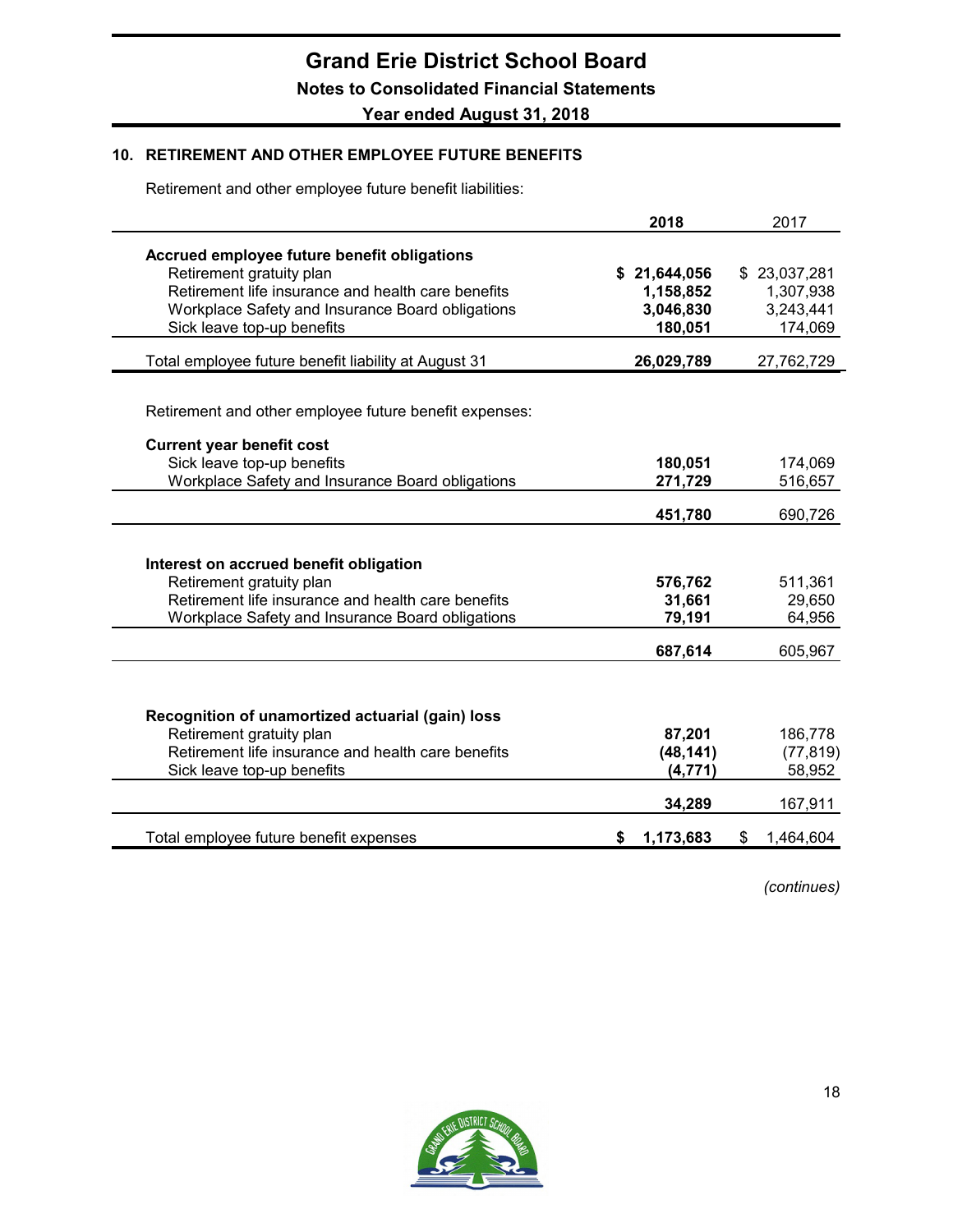## **10. RETIREMENT AND OTHER EMPLOYEE FUTURE BENEFITS** *(continued)*

#### **Actuarial assumptions**

The accrued benefit obligations for employee future benefit plans as at August 31, 2018 are based on on actuarial assumptions of future events determined for accounting purposes as at August 31, 2016 and based on updated average daily salary and banked sick days as at August 31, 2018. These valuations take into account the plan changes outlined above and the economic assumptions used in these valuations are the Board's best estimates of expected rates of:

|                                                    | 2018          | 2017 |
|----------------------------------------------------|---------------|------|
|                                                    | %             | $\%$ |
| Inflation                                          |               |      |
| Retirement gratuity plan                           | $1.5^{\circ}$ | 1.5  |
| Retirement life insurance and health care benefits | 1.5           | 1.5  |
| Workplace Safety and Insurance Board obligations   | $\mathbf{2}$  | 2    |
| Wage and salary escalation                         |               |      |
| Retirement gratuity plan                           | 0             | 0    |
| Insurance and health care cost escalation          |               |      |
| Health costs                                       | 7.75          | 8    |
| Dental costs                                       | 3.75          | 4    |
| Discount on accrued benefit obligations            |               |      |
| Retirement gratuity plan                           | 2.90          | 2.55 |
| Retirement life insurance and health care benefits | 2.90          | 2.55 |
| Workplace Safety and Insurance Board obligations   | 2.90          | 2.55 |

#### **Retirement benefits**

Ontario Teachers' Pension Plan

Teachers are eligible to be members of the Ontario Teachers' Pension Plan. Employer contributions for these employees are provided directly by the Province of Ontario. The pension costs and obligations related to this plan are a direct responsibility of the Province. Accordingly, no costs or liabilities related to this plan are included in the Board's financial statements.

Ontario Municipal Employees Retirement System

All non-teaching employees of the Board are eligible to be members of the Ontario Municipal Employees Retirement System (OMERS), a multi-employer pension plan. The plan provides defined pension benefits to employees based on their length of service and rates of pay. The Board contributions equal the employee contributions to the plan. During the year ended August 31, 2018, the Board contributed \$4,288,269 (2017 - \$3,797,420) to the plan. These contributions are the Board's pension benefit expenses. No pension liability for this type of plan is included in the Board's consolidated financial statements.

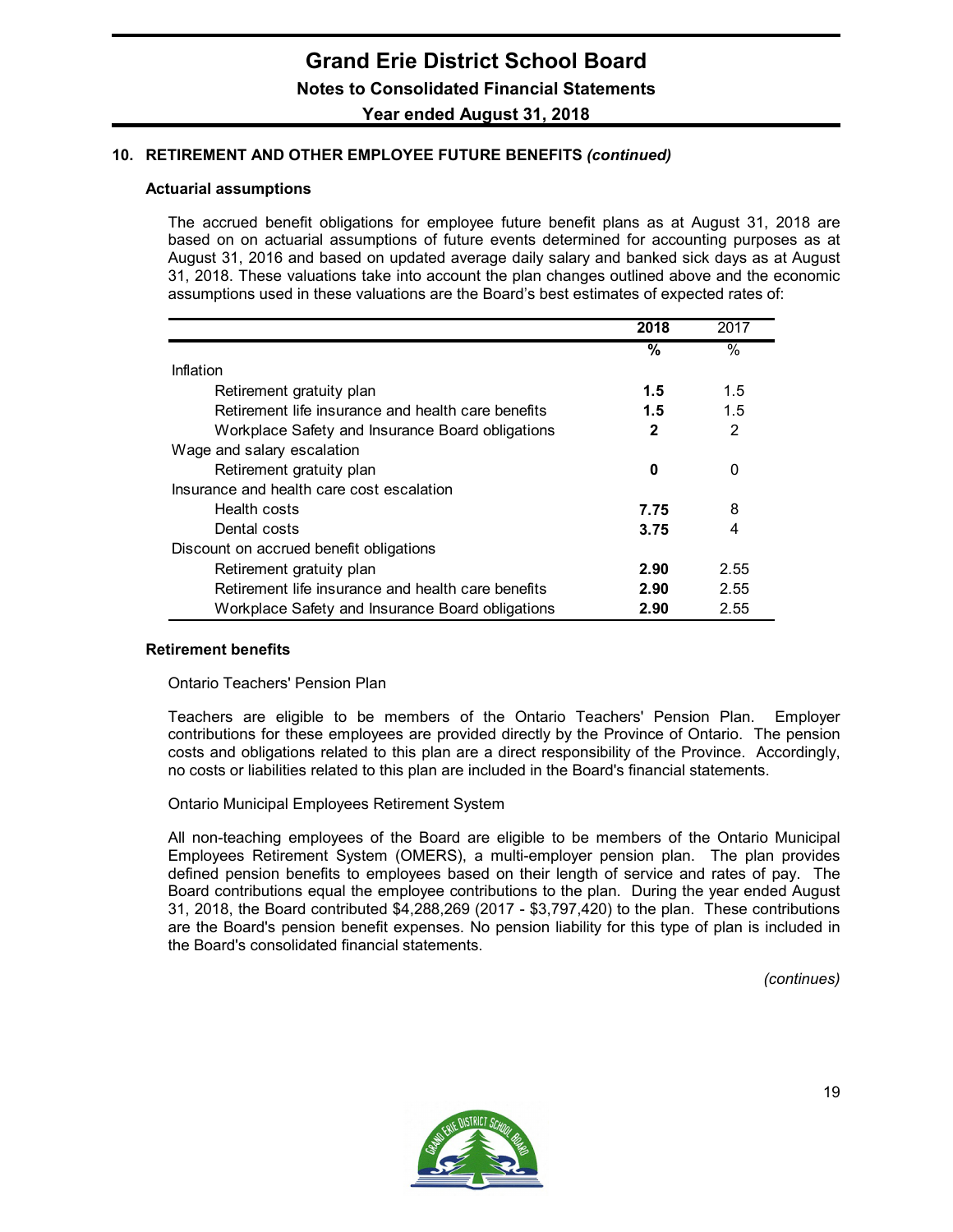## **10. RETIREMENT AND OTHER EMPLOYEE FUTURE BENEFITS** *(continued)*

#### Retirement gratuities

The Board provides retirement gratuities to certain groups of employees employees hired prior to specified dates. The Board provides these benefits through an unfunded defined benefit plan. The benefit costs and liabilities related to this plan are included in the Board's consolidated financial statements. The amount of the gratuities payable to eligible employees at retirement is based on their salary, accumulated sick days, and years of service at August 31, 2012.

#### Life insurance benefits

The Board sponsors a separate plan for retirees to provide life insurance benefits. The Board is responsible for the payment of life insurance premiums under this plan, however all or a portion of the cost are recovered from the employees as specified in their collective agreement. The premiums are based on the Board experience and retirees' premiums may be subsidized by the board. The benefit costs and liabilities related to the plan are provided through an unfunded defined benefit plan and are included in the Board's consolidated financial statements. Effective September 1, 2013, employees retiring on or after this date, will no longer qualify for Board subsidized premiums or contributions.

#### Health care and dental benefits

The Board sponsors a separate plan for retirees to provide group health care and dental benefits. The Board is responsible for the payment of health care premiums under this plan, however all or a portion of the cost is recovered from the employees as specified in their collective agreement once a certain time period has been reached. Benefits provided by the Board are provided through an unfunded defined benefit plan. The benefit costs and liabilities related to this plan are included in the Board's consolidated financial statements.

#### **Other employee future benefits**

Workplace Safety and Insurance Board Obligations

The Board is a Schedule 2 employer under the Workplace Safety and Insurance Act and, as such, assumes responsibility for the payment of all claims to its injured workers under the Act. The Board does not fund these obligations in advance of payments made under the Act. The benefit costs and liabilities related to this plan are included in the Board's consolidated financial statements. Plan changes in 2012 require school boards to provide salary top-up to a maximum of 4 1/2 years for employees receiving payments from the Workplace Safety and Insurance Board, where the previously negotiated collective agreement included such provision.

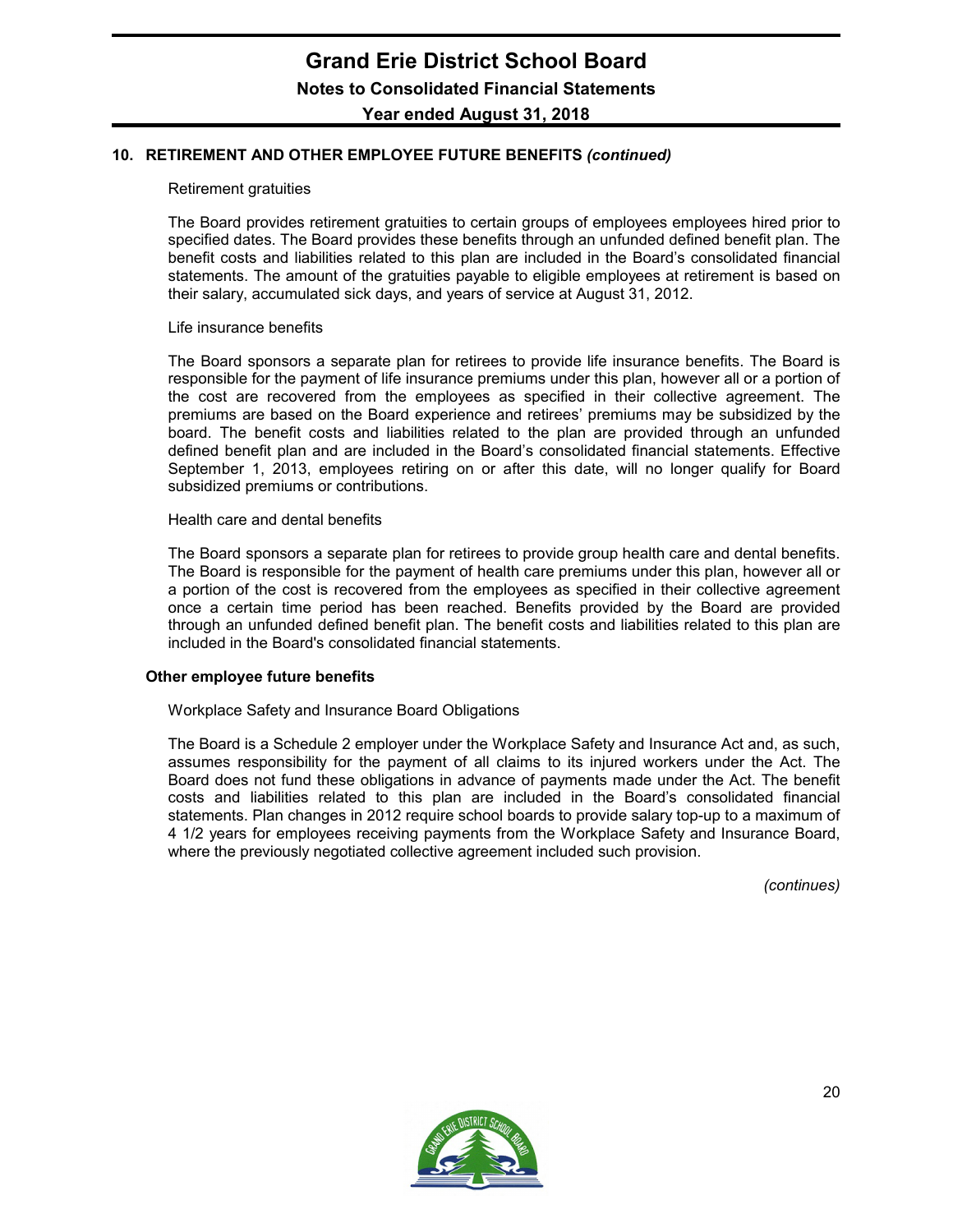# **10. RETIREMENT AND OTHER EMPLOYEE FUTURE BENEFITS** *(continued)*

Long-term disability life insurance and dental and health care benefits

The Board may provide life insurance, dental and health care benefits to employees on long-term disability leave to employees who are not yet members of an ELHT, at their request. The Board is responsible for the payment of life insurance premiums and the cost of health care benefits under this plan, however, all or a portion of the cost is recovered from the employees as specified in their collective agreement once a certain time period has been reached. Benefits provided by the Board are provided through an unfunded defined benefit plan. The costs of salary compensation paid to employees on long-term disability leave are fully insured and not included in this plan.

#### Sick leave top-up benefits

A maximum of eleven unused sick leave days from the current year may be carried forward into the following year only, to be used to top-up salary for illnesses paid through the short-term leave and disability plan in that year. The benefit costs expensed in the financial statements are \$175,280 (2017 – \$233,021).

For accounting purposes, the valuation of the accrued benefit obligation for the sick leave top-up is based on actuarial assumptions about future events determined as at August 31, 2018 and is based on the average daily salary and banked sick days of employees as at August 31, 2018.

| <b>COST</b>                                                                                                                                                                                                        | 2017                                                                                                                             | Additions and<br>transfers                                                    | Disposals and<br>transfers                                              | 2018                                                                                                                               |
|--------------------------------------------------------------------------------------------------------------------------------------------------------------------------------------------------------------------|----------------------------------------------------------------------------------------------------------------------------------|-------------------------------------------------------------------------------|-------------------------------------------------------------------------|------------------------------------------------------------------------------------------------------------------------------------|
| Land<br>Land improvements<br><b>Buildings</b><br>Portable structures<br>Furniture and equipment<br>Computer hardware<br>Computer software<br>Assets under construction<br>Capital leased assets<br><b>Vehicles</b> | 4,132,661<br>\$.<br>9,379,935<br>313,333,650<br>10,550,265<br>4.546.515<br>11,540,836<br>89,079<br>616,610<br>534.779<br>646,819 | \$.<br>3,020,112<br>9,874,449<br>195,827<br>690,663<br>1,118,260<br>8,404,220 | \$<br>1.514<br>44,998<br>1,005,157<br>2,294,800<br>701,455<br>1,829,091 | 4,131,147<br>\$.<br>12,355,049<br>322,202,942<br>8,451,292<br>4,535,723<br>10,830,005<br>89.079<br>9,020,830<br>534.779<br>646,819 |
|                                                                                                                                                                                                                    | \$355,371,149                                                                                                                    | 23,303,531<br>\$                                                              | 5,877,015<br>S                                                          | \$372,797,665                                                                                                                      |

#### **11. TANGIBLE CAPITAL ASSETS**

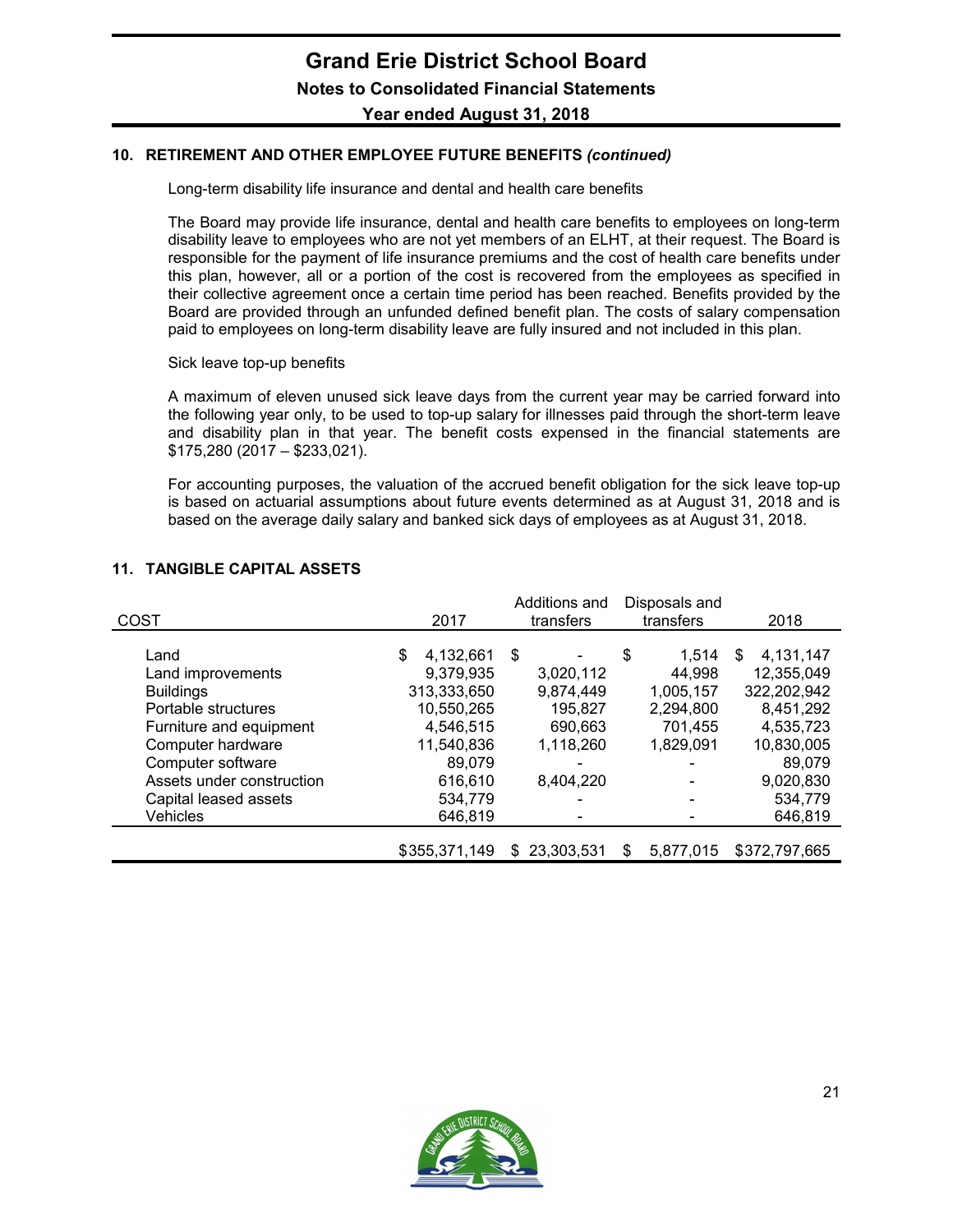# **Grand Erie District School Board Notes to Consolidated Financial Statements**

| Year ended August 31, 2018 |
|----------------------------|
|----------------------------|

| <b>AMORTIZATION</b>     | 2017            | Amortization<br>and write<br>downs | Disposals,<br>transfers,<br>adjustments | 2018            |
|-------------------------|-----------------|------------------------------------|-----------------------------------------|-----------------|
| Land improvements       | 3,149,286<br>\$ | 937,072<br>\$                      | 34,122<br>\$.                           | 4,052,236<br>\$ |
| <b>Buildings</b>        | 129,516,490     | 11,704,044                         | 539,037                                 | 140,681,497     |
| Portable structures     | 7,846,186       | 480,940                            | 2,294,800                               | 6,032,326       |
| Furniture and equipment | 2,550,900       | 450,588                            | 701,455                                 | 2,300,033       |
| Computer hardware       | 6,045,430       | 2,237,084                          | 1,829,091                               | 6,453,423       |
| Computer software       | 62,357          | 17,816                             |                                         | 80,173          |
| Capital leased assets   | 513,053         | 14,484                             | $\qquad \qquad \blacksquare$            | 527,537         |
| <b>Vehicles</b>         | 387,228         | 75,069                             |                                         | 462,297         |
|                         |                 |                                    |                                         |                 |
|                         | \$150,070,930   | 15,917,097<br>\$                   | 5.398.505<br>S                          | \$160,589,522   |

| NET BOOK VALUE            | 2018            | 2017            |
|---------------------------|-----------------|-----------------|
|                           |                 |                 |
| Land                      | 4,131,147<br>S. | 4,132,661<br>\$ |
| Land improvements         | 8,302,813       | 6,230,649       |
| <b>Buildings</b>          | 181,521,445     | 183,817,160     |
| Portable structures       | 2,418,966       | 2,704,079       |
| Furniture and equipment   | 2,235,690       | 1,995,615       |
| Computer hardware         | 4,376,582       | 5,495,406       |
| Computer software         | 8.906           | 26,722          |
| Assets under construction | 9,020,830       | 616,610         |
| Capital leased assets     | 7,242           | 21,726          |
| <b>Vehicles</b>           | 184,522         | 259,591         |
|                           |                 |                 |
|                           | \$212,208,143   | \$205,300,219   |

Assets under construction having a value of \$9,020,830 (2017 - \$616,610) have not been amortized. Amortization of these assets will commence when the asset is put into service.

#### **12. DEBT CHARGES AND CAPITAL LOAN INTEREST**

The debt charges and capital loan interest charges includes principal and interest payments as follows:

|                                                                             | 2018                   | 2017                   |
|-----------------------------------------------------------------------------|------------------------|------------------------|
| Principal payments on long term debt<br>Interest payments on long term debt | 4,001,093<br>3,726,789 | 3,838,675<br>3,889,565 |
|                                                                             | 7.727.882              | 7,728,240              |

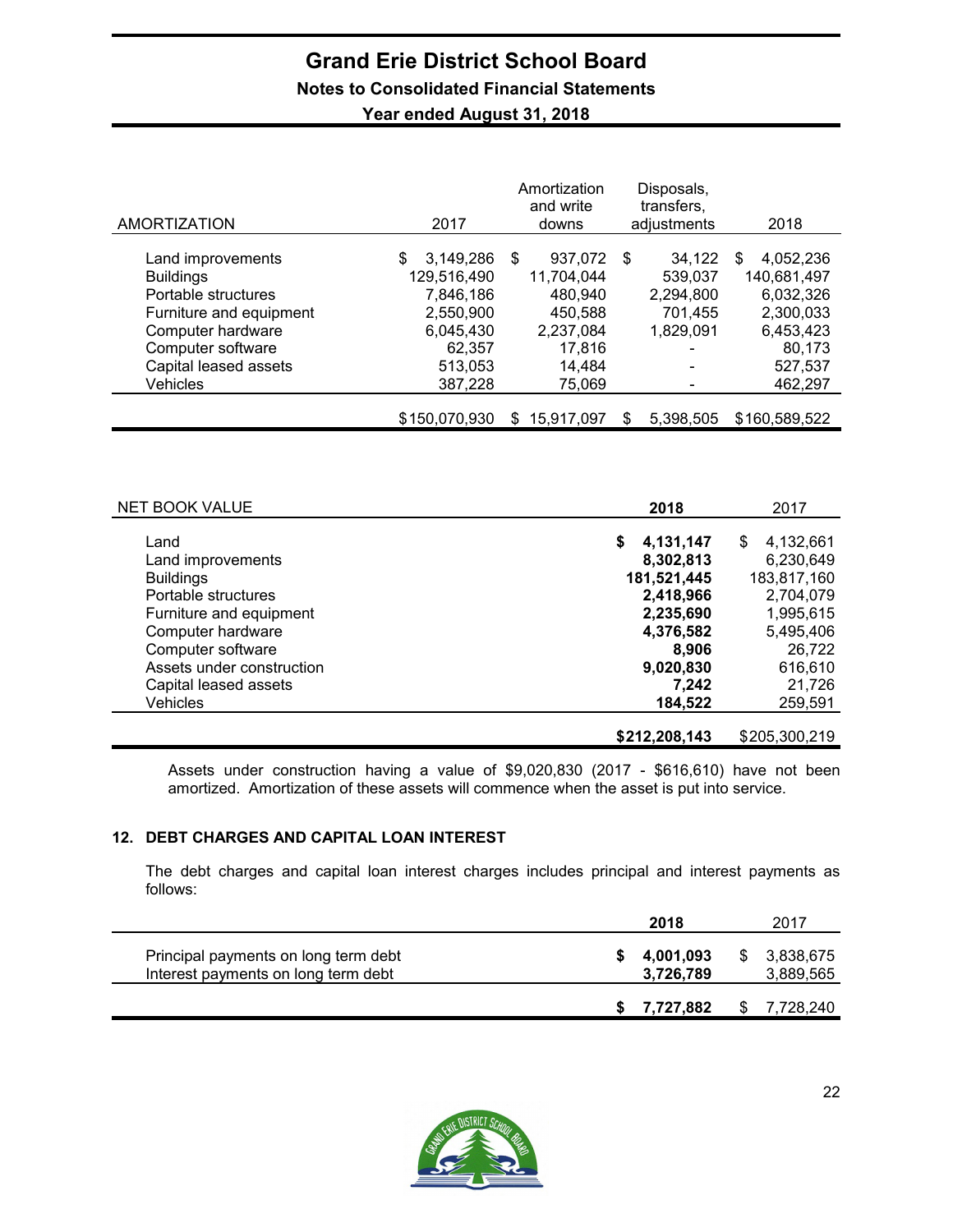# **13. ACCUMULATED SURPLUS (DEFICIT)**

Accumulated surplus (deficit) consists of the following:

|                                                     | 2018           | 2017            |
|-----------------------------------------------------|----------------|-----------------|
| Surplus(deficit):                                   |                |                 |
| Invested in non-depreciable tangible capital assets | 4,098,051      | 4,099,565<br>S  |
| Employee future benefits                            | (16, 463, 836) | (21, 296, 957)  |
| School generated funds                              | 3,686,991      | 3,212,306       |
| Accumulated surplus                                 | 1,916,576      | 397,887         |
|                                                     | (6, 762, 218)  | \$ (13,587,199) |

The Board has approved a Multi-Year Financial Recovery Plan, which is executed over a 3 year period from 2017-18 to 2019-20. The purpose of the Multi-Year Plan is to provide the framework for achieving these goals. As part of the plan, the Board has adopted an improved budget monitoring and reporting model during the year. The Board is on track to achieve the 1% target for accumulated surplus for fiscal 2018-19, based on current year estimates.

#### **14. EXPENSES BY OBJECT**

The following is a summary of the expenses reported on the consolidated statement of operations by object:

|                                                         | 2018 Budget   | 2018 Actual   | 2017 Actual   |
|---------------------------------------------------------|---------------|---------------|---------------|
| Salary and wages                                        | \$220,153,374 | \$221.184.433 | \$213,770,229 |
| Employee benefits                                       | 34,056,822    | 35,736,553    | 33,541,546    |
| Staff development                                       | 1,022,145     | 1,748,376     | 1,575,894     |
| Supplies and services                                   | 24.606.262    | 30,538,576    | 31,288,046    |
| Interest charges on capital                             | 3,942,409     | 4,154,572     | 4,078,822     |
| Rental expenses                                         | 112,128       | 251.090       | 267.785       |
| Fees and contract services                              | 17,671,512    | 16,808,253    | 15,495,669    |
| Amortization and write downs of tangible capital assets | 16,725,660    | 15,917,096    | 15,315,890    |
| Remedy payments                                         | 2.541.946     | 2,277,130     |               |
| Other                                                   | 652,948       | 393,160       | 354,290       |
|                                                         |               |               |               |
|                                                         | \$321.485.206 | \$329,009,239 | \$315,688,171 |

# **15. TRUST FUNDS**

Trust funds administered by the Board amounting to \$1,041,611 (2017 - \$1,092,544) have not been included in the consolidated statement of financial position nor have their operations been included in the consolidated statement of operations.

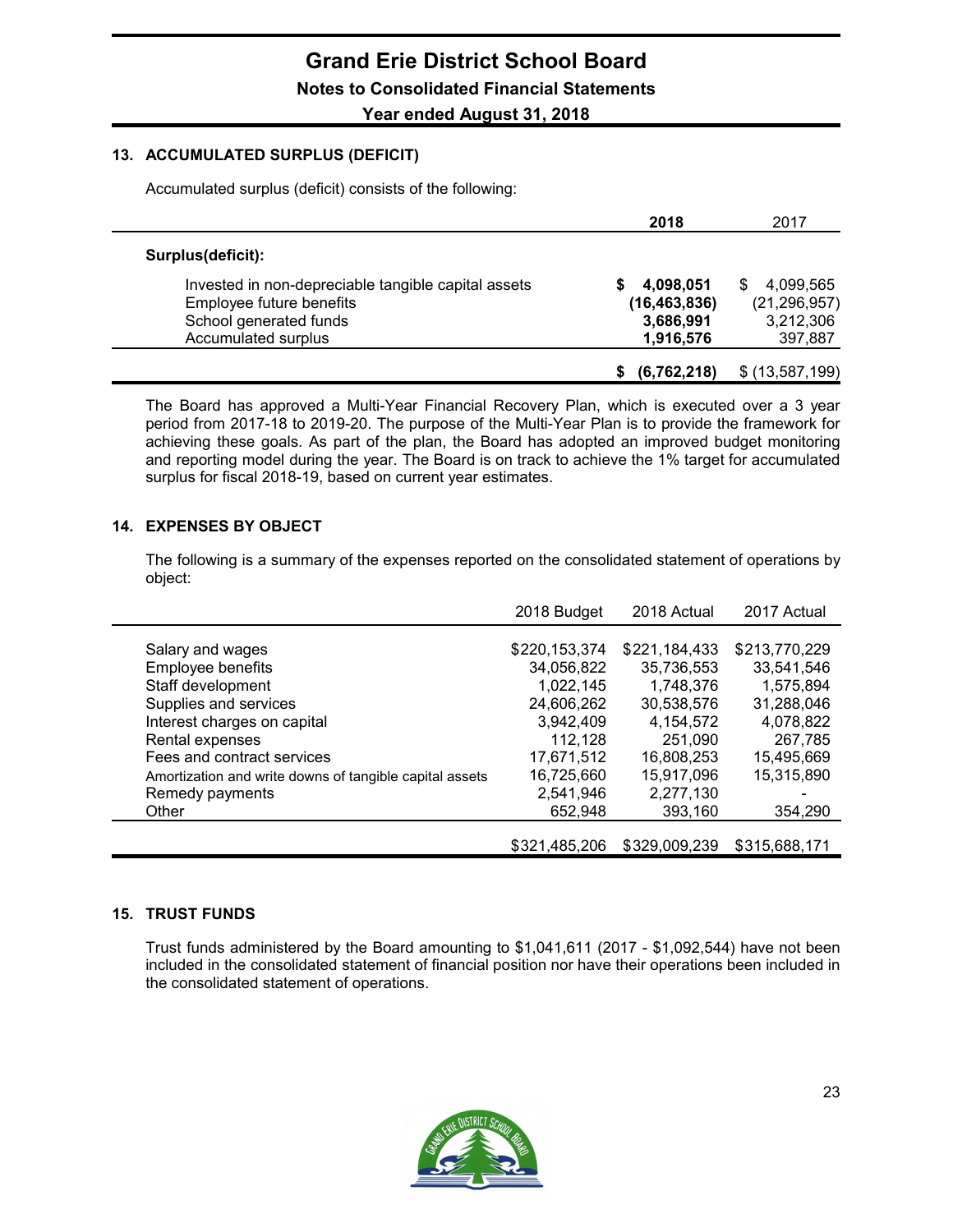**Year ended August 31, 2018**

# **16. CONTRACTUAL OBLIGATIONS**

The Board has ongoing commitments under operating leases. Anticipated lease payments over the next five years are as follows:

| 2019 | 3,135,900<br>\$ |
|------|-----------------|
| 2020 | 2,950,000       |
| 2021 | 3,010,100       |
| 2022 | 2,971,500       |
| 2023 | 2,882,100       |
|      | \$14,949,600    |

The Board had no letters of credit outstanding with the bank as at August 31, 2018 (2017 - \$577,524), which were required for security on some of the construction projects.

# **17. EDUCATIONAL SERVICES TRANSFERS**

Grand Erie District School Board has education services agreements with Indigenous Services Canada (ISC) and The Mississaugas of the New Credit First Nations (MNCFN). The agreements provide accommodation, instruction and special services for Indigenous pupils. Revenues earned by the Board during the year are as follows:

|                                                          |    | 2018      |    | 2017      |
|----------------------------------------------------------|----|-----------|----|-----------|
|                                                          |    |           |    |           |
| <b>Indigenous Services Canada</b>                        |    |           |    |           |
| Educational services - secondary                         | \$ | 5,512,537 | \$ | 5,629,133 |
| Special services agreement - educational                 |    |           |    |           |
| counsellor/native advisor                                |    | 444,168   |    | 474,546   |
| Special services agreement - high cost special secondary |    | 600,000   |    | 380,153   |
| Other                                                    |    | 219,295   |    | 358,535   |
|                                                          |    |           |    |           |
|                                                          |    | 6,776,000 |    | 6,842,367 |
|                                                          |    |           |    |           |
|                                                          |    |           |    |           |
| The Mississaugas of the New Credit First Nations         |    |           |    |           |
| Educational services - secondary                         |    | 538,967   |    | 472,326   |
| Special services agreements                              |    | 102,078   |    | 98,353    |
|                                                          |    |           |    |           |
|                                                          |    |           |    |           |
|                                                          |    | 641,045   |    | 570,679   |
|                                                          |    |           |    |           |
| Total                                                    | S  | 7,417,045 | S  | 7,413,046 |

# **18. ONTARIO SCHOOL BOARD INSURANCE EXCHANGE (OSBIE)**

The school board is a member of the Ontario School Board Insurance Exchange (OSBIE), a reciprocal insurance company licensed under the Insurance Act. OSBIE insures general public liability, property damage and certain other risks. Liability insurance is available to a maximum of \$27,000,000 per occurrence.